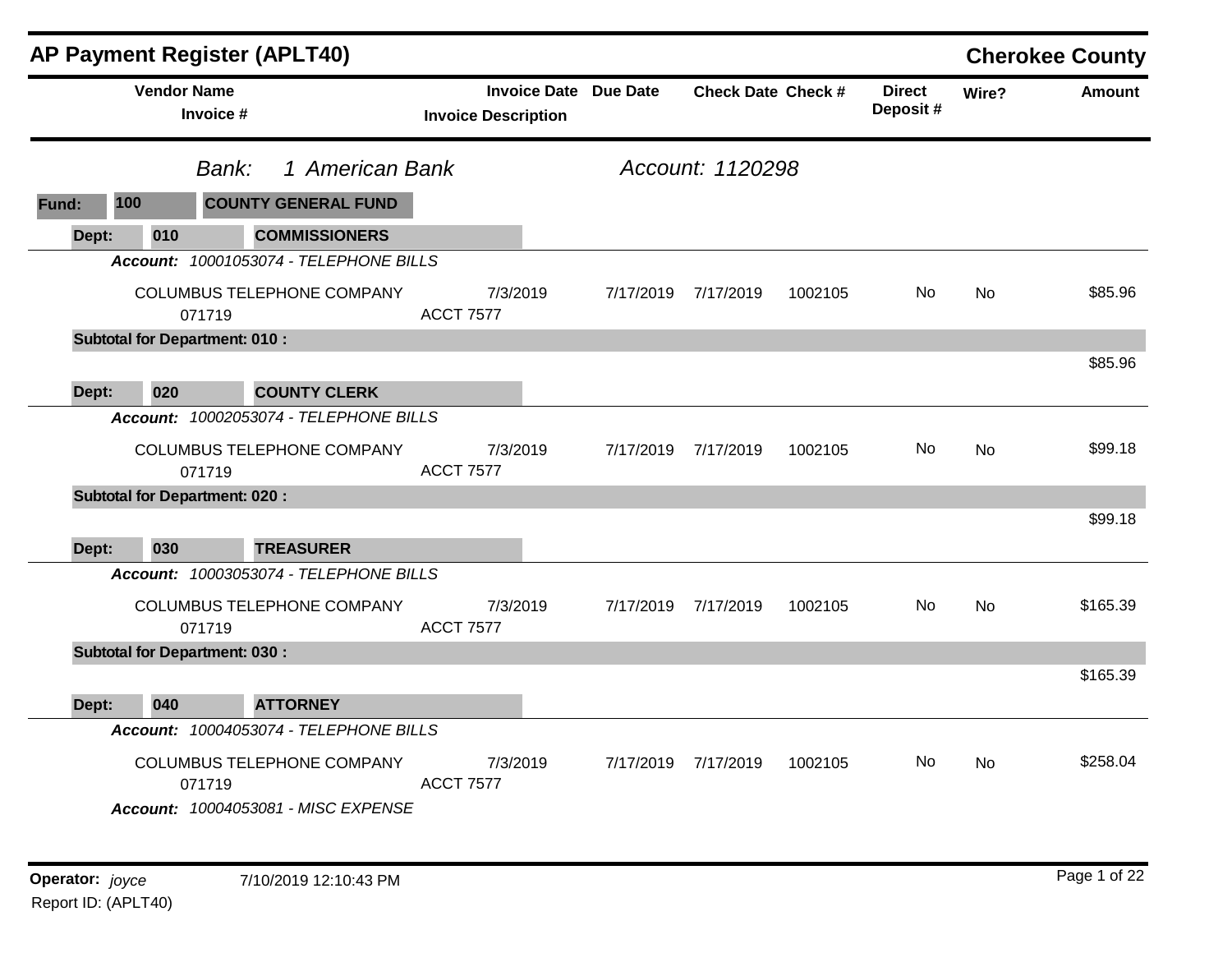|                                 |                                       | <b>AP Payment Register (APLT40)</b>              |                                                            |           |                           |         |                           |          | <b>Cherokee County</b> |
|---------------------------------|---------------------------------------|--------------------------------------------------|------------------------------------------------------------|-----------|---------------------------|---------|---------------------------|----------|------------------------|
|                                 | <b>Vendor Name</b><br>Invoice #       |                                                  | <b>Invoice Date Due Date</b><br><b>Invoice Description</b> |           | <b>Check Date Check #</b> |         | <b>Direct</b><br>Deposit# | Wire?    | <b>Amount</b>          |
|                                 | <b>SHAUN J HIGGINS</b><br>071719      |                                                  | 7/8/2019<br>TRANSCRIPT/RECORDINGS                          | 7/17/2019 | 7/17/2019                 | 1002153 | No                        | No       | \$392.00               |
|                                 |                                       | Account: 10004053085 - WITNESS FEES & TRAVEL     |                                                            |           |                           |         |                           |          |                        |
|                                 | <b>MICHAEL ASHLEY</b><br>071719       |                                                  | 7/8/2019<br>MILEAGE REIMBURSEMENT                          | 7/17/2019 | 7/17/2019                 | 1002136 | No                        | No       | \$17.17                |
|                                 | <b>CAROL TRUSTER</b><br>071719        |                                                  | 7/8/2019<br>MILEAGE REIMBURSEMENT                          | 7/17/2019 | 7/17/2019                 | 1002095 | No                        | No       | \$18.21                |
| <b>ANDREW TALLANT</b><br>071719 |                                       | 7/8/2019<br>MILEAGE REIMBURSEMENT                | 7/17/2019                                                  | 7/17/2019 | 1002086                   | No      | No                        | \$18.21  |                        |
| <b>LORIE REYNOLDS</b><br>071719 |                                       | 7/8/2019<br>AIRFARE/TURNPIKE FEES                | 7/17/2019                                                  | 7/17/2019 | 1002128                   | No      | No                        | \$207.40 |                        |
|                                 |                                       | Account: 10004053089 - OTHER CONTRACTUAL         |                                                            |           |                           |         |                           |          |                        |
|                                 | <b>VERIZON WIRELESS</b><br>9832239059 |                                                  | 7/8/2019<br>INV 9832239059                                 |           | 7/17/2019 7/17/2019       | 1002168 | No                        | No       | \$80.02                |
|                                 | <b>Subtotal for Department: 040:</b>  |                                                  |                                                            |           |                           |         |                           |          | \$991.05               |
| Dept:                           | 050                                   | <b>REGISTER OF DEEDS</b>                         |                                                            |           |                           |         |                           |          |                        |
|                                 |                                       | Account: 10005053074 - UTILITIES/TELEPHONE BILLS |                                                            |           |                           |         |                           |          |                        |
|                                 | 071719                                | COLUMBUS TELEPHONE COMPANY                       | 7/3/2019<br><b>ACCT 7577</b>                               | 7/17/2019 | 7/17/2019                 | 1002105 | No                        | No       | \$87.66                |
|                                 | <b>Subtotal for Department: 050:</b>  |                                                  |                                                            |           |                           |         |                           |          |                        |
| Dept:                           | 060                                   | <b>SHERIFF &amp; JAIL</b>                        |                                                            |           |                           |         |                           |          | \$87.66                |
|                                 |                                       | Account: 10006053021 - PRINTING/OFFICE SUPPLIES  |                                                            |           |                           |         |                           |          |                        |
|                                 | <b>CINTAS CORP</b>                    |                                                  | 7/3/2019<br>INV 8404185265                                 |           | 7/17/2019 7/17/2019       | 1002099 | No                        | No       | \$53.08                |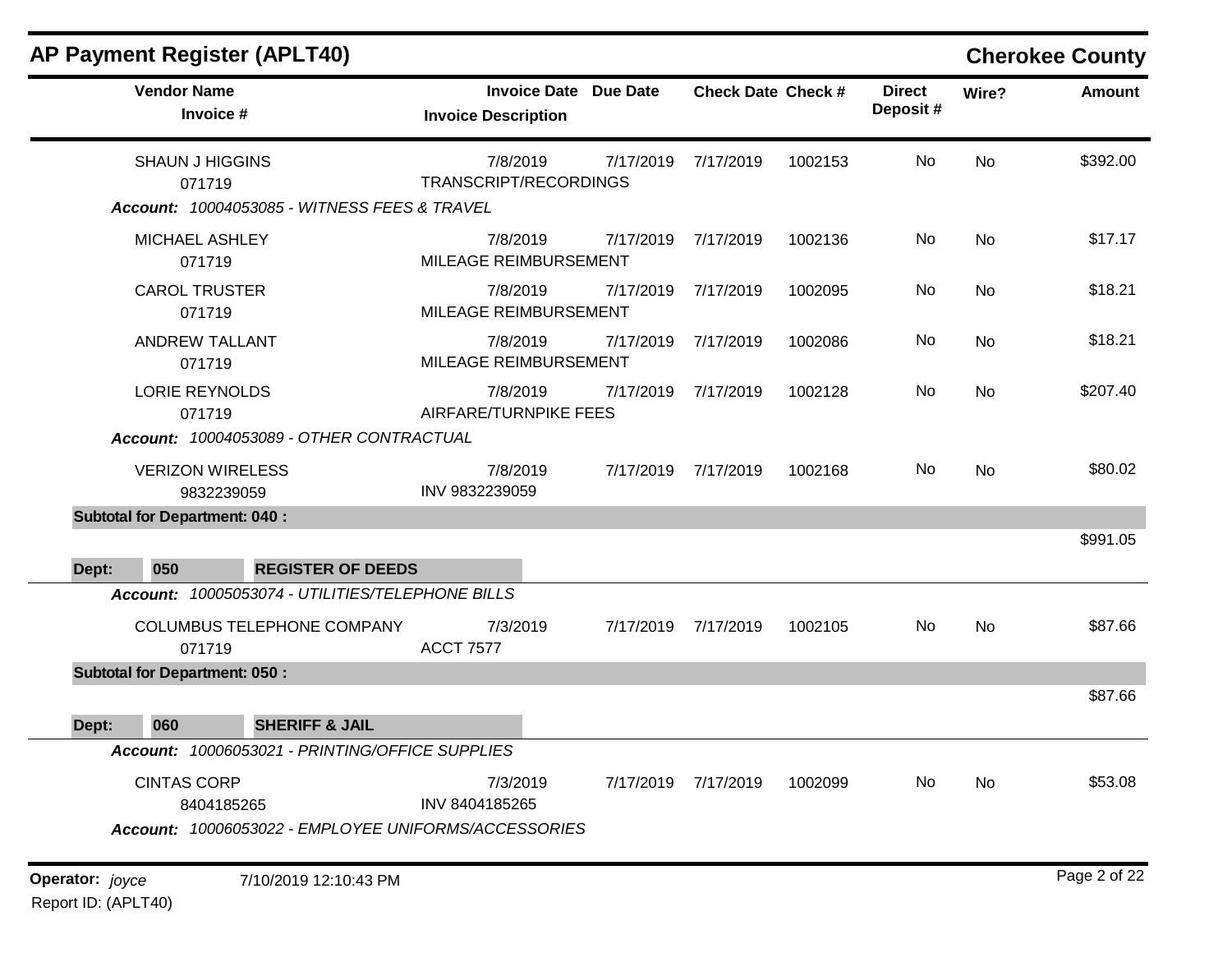| <b>AP Payment Register (APLT40)</b>                                                          |                                                            |           |                           |         |                           |                | <b>Cherokee County</b> |
|----------------------------------------------------------------------------------------------|------------------------------------------------------------|-----------|---------------------------|---------|---------------------------|----------------|------------------------|
| <b>Vendor Name</b><br>Invoice #                                                              | <b>Invoice Date Due Date</b><br><b>Invoice Description</b> |           | <b>Check Date Check #</b> |         | <b>Direct</b><br>Deposit# | Wire?          | Amount                 |
| SOUTHERN UNIFORM & EQUIPMENT<br>071719                                                       | 7/9/2019<br>ACCT 303                                       |           | 7/17/2019 7/17/2019       | 1002157 | No.                       | N <sub>0</sub> | \$22.38                |
| SIRCHIE FINGER PRINT LABORATORIES<br>0405409<br>Account: 10006053025 - PARTS/VEHICLE REPAIRS | 7/3/2019<br>INV 0405409                                    |           | 7/17/2019 7/17/2019       | 1002154 | No.                       | <b>No</b>      | \$378.04               |
| NATALINIS AUTOMOTIVE<br>707448                                                               | 7/8/2019<br><b>INV 707448</b>                              |           | 7/17/2019 7/17/2019       | 1002140 | <b>No</b>                 | <b>No</b>      | \$4.16                 |
| <b>COLUMBUS TIRE &amp; AUTO</b><br>8746                                                      | 7/3/2019<br><b>INV 8746</b>                                |           | 7/17/2019 7/17/2019       | 1002106 | No.                       | <b>No</b>      | \$15.00                |
| KANSASLAND TIRE OF PITTSBURG<br>188509                                                       | 7/8/2019<br><b>INV 188509</b>                              | 7/17/2019 | 7/17/2019                 | 1002124 | No.                       | <b>No</b>      | \$362.38               |
| KANSASLAND TIRE OF PITTSBURG<br>188539                                                       | 7/8/2019<br><b>INV 188539</b>                              |           | 7/17/2019 7/17/2019       | 1002124 | No.                       | <b>No</b>      | \$799.60               |
| Account: 10006053028 - COMPUTER SUPPLIES                                                     |                                                            |           |                           |         |                           |                |                        |
| NEWEGG BUSINESS, INC<br>1302261462                                                           | 7/3/2019<br>INV 1302261462                                 |           | 7/17/2019 7/17/2019       | 1002142 | No                        | <b>No</b>      | \$89.98                |
| NEWEGG BUSINESS, INC<br>1302261274                                                           | 7/3/2019<br>INV 1302261274                                 |           | 7/17/2019 7/17/2019       | 1002142 | No.                       | No.            | \$399.00               |
| NEWEGG BUSINESS, INC<br>1302266786                                                           | 7/8/2019<br>INV 1302266786                                 |           | 7/17/2019 7/17/2019       | 1002142 | No.                       | <b>No</b>      | \$39.90                |
| Account: 10006053030 - GASOLINE                                                              |                                                            |           |                           |         |                           |                |                        |
| <b>FARMERS COOPERATIVE ASSOCIATION</b><br>179833                                             | 7/8/2019<br><b>INV 179833</b>                              |           | 7/17/2019 7/17/2019       | 1002114 | No.                       | <b>No</b>      | \$82.08                |
| Account: 10006053040 - JANITORIAL SUPPLIES                                                   |                                                            |           |                           |         |                           |                |                        |
| <b>HENRY KRAFT INC</b><br>285800                                                             | 7/3/2019<br><b>INV 285800</b>                              |           | 7/17/2019 7/17/2019       | 1002119 | No.                       | No.            | \$597.53               |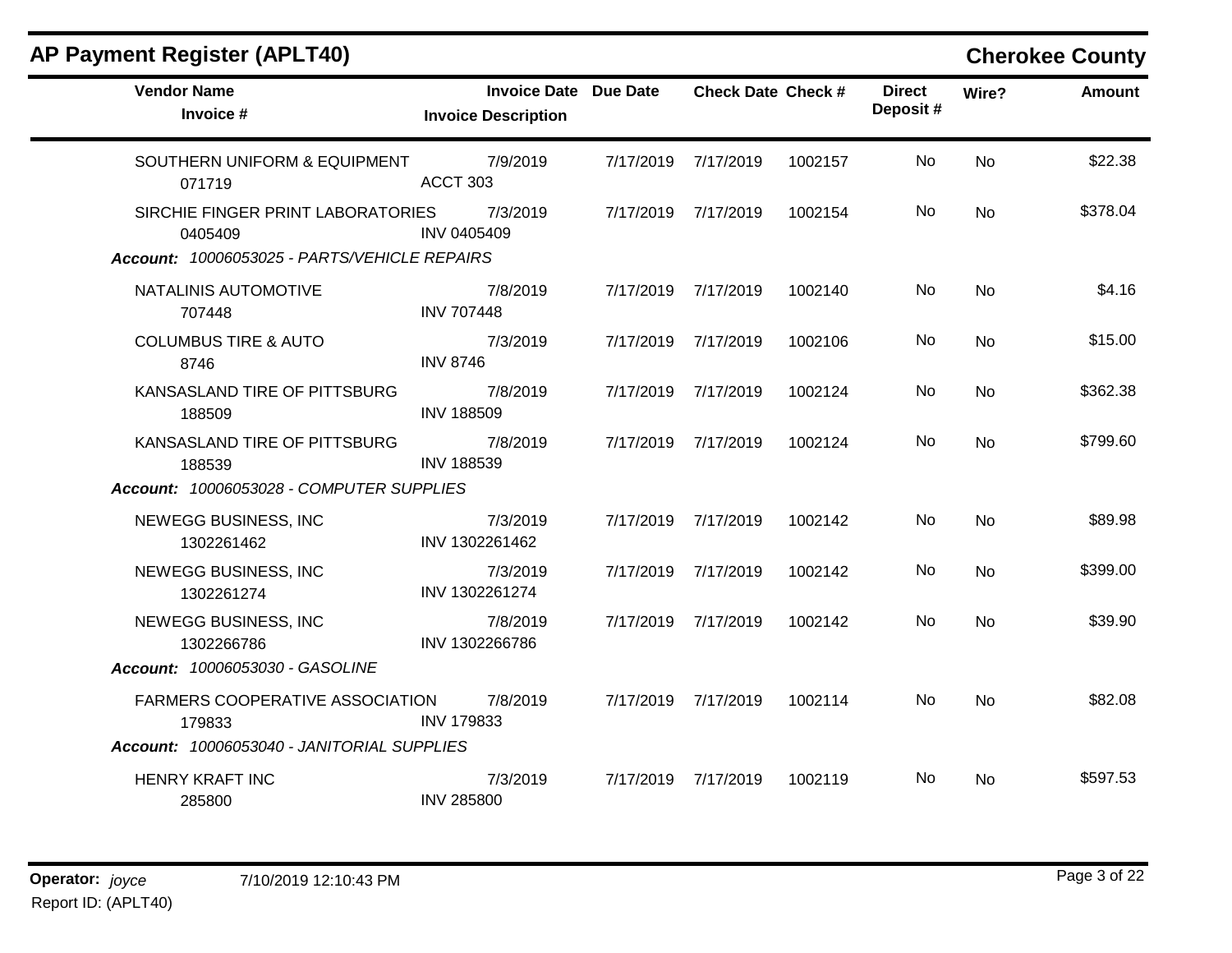| <b>AP Payment Register (APLT40)</b>                      |                                                            |                           |         |                           |           | <b>Cherokee County</b> |
|----------------------------------------------------------|------------------------------------------------------------|---------------------------|---------|---------------------------|-----------|------------------------|
| <b>Vendor Name</b><br>Invoice #                          | <b>Invoice Date Due Date</b><br><b>Invoice Description</b> | <b>Check Date Check #</b> |         | <b>Direct</b><br>Deposit# | Wire?     | <b>Amount</b>          |
| <b>HENRY KRAFT INC</b><br>286543                         | 7/8/2019<br><b>INV 286543</b>                              | 7/17/2019 7/17/2019       | 1002119 | No.                       | No        | \$358.52               |
| <b>HENRY KRAFT INC</b><br>285887                         | 7/3/2019<br><b>INV 285887</b>                              | 7/17/2019 7/17/2019       | 1002119 | No.                       | No.       | \$36.12                |
| Account: 10006053072 - GAS, ELECTRIC, WATER              |                                                            |                           |         |                           |           |                        |
| <b>CITY OF COLUMBUS</b><br>071719                        | 7/3/2019<br>ACCT 09-52410-01                               | 7/17/2019 7/17/2019       | 1002101 | No.                       | No.       | \$220.00               |
| Account: 10006053074 - TELEPHONE BILLS                   |                                                            |                           |         |                           |           |                        |
| AT&T<br>071719                                           | 7/8/2019<br>ACCT 0305179815001                             | 7/17/2019 7/17/2019       | 1002089 | No.                       | <b>No</b> | \$20.80                |
| CRAW-KAN TELEPHONE COOPERATIVE INC 7/8/2019<br>071719 SH | <b>ACCT 121787</b>                                         | 7/17/2019 7/17/2019       | 1002110 | No                        | <b>No</b> | \$37.69                |
| <b>COLUMBUS TELEPHONE COMPANY</b><br>071719 SH           | 7/8/2019<br><b>ACCT 2963</b>                               | 7/17/2019 7/17/2019       | 1002105 | No.                       | No.       | \$1,689.17             |
| Account: 10006053080 - MAINTENANCE/BLDGS & GROUNDS       |                                                            |                           |         |                           |           |                        |
| TRUE VALUE COLUMBUS<br>B10827                            | 7/3/2019<br><b>TRANS B10827</b>                            | 7/17/2019 7/17/2019       | 1002165 | No.                       | <b>No</b> | \$74.80                |
| TRUE VALUE COLUMBUS<br>A379213                           | 7/3/2019<br><b>TRANS A379213</b>                           | 7/17/2019 7/17/2019       | 1002165 | No                        | <b>No</b> | \$30.35                |
| <b>BUTCH'S PEST CONTROL SERVICE</b><br>17667670          | 7/3/2019<br>INV 17667670                                   | 7/17/2019 7/17/2019       | 1002094 | No.                       | <b>No</b> | \$75.00                |
| <b>CDL ELECTRIC</b><br>W98025                            | 7/3/2019<br><b>INV W98025</b>                              | 7/17/2019 7/17/2019       | 1002096 | No                        | <b>No</b> | \$272.25               |
| HILLBILLY PUMPING & HAULING INC<br>63149                 | 7/3/2019<br><b>INV 63149</b>                               | 7/17/2019 7/17/2019       | 1002120 | No.                       | <b>No</b> | \$550.00               |
| MARMIC FIRE & SAFETY CO<br>5212528                       | 7/8/2019<br>INV 5212528                                    | 7/17/2019 7/17/2019       | 1002131 | No.                       | <b>No</b> | \$1,618.65             |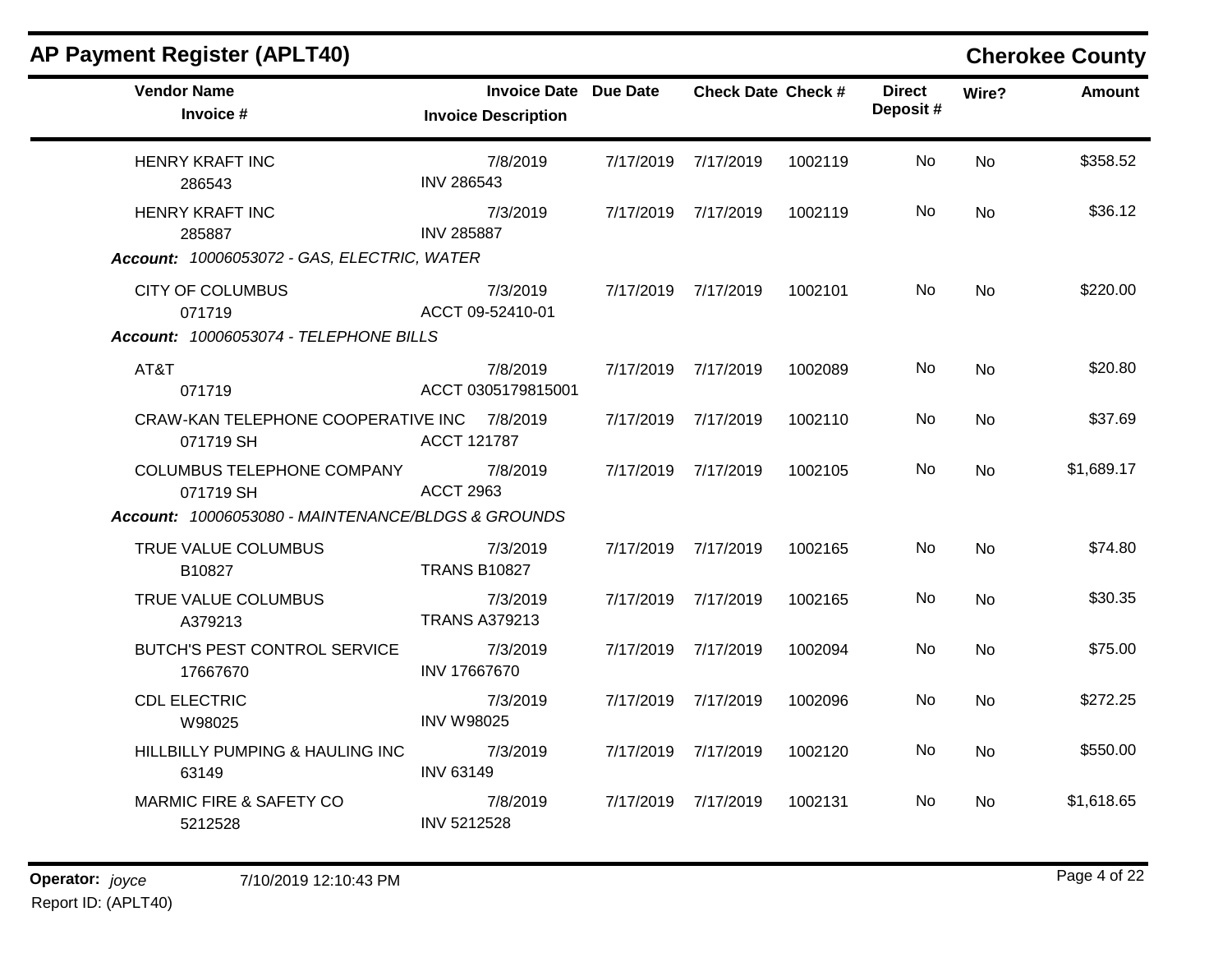| <b>AP Payment Register (APLT40)</b>                                                      |                                                            |           |                           |         |                           |           | <b>Cherokee County</b> |
|------------------------------------------------------------------------------------------|------------------------------------------------------------|-----------|---------------------------|---------|---------------------------|-----------|------------------------|
| <b>Vendor Name</b><br>Invoice #                                                          | <b>Invoice Date Due Date</b><br><b>Invoice Description</b> |           | <b>Check Date Check #</b> |         | <b>Direct</b><br>Deposit# | Wire?     | <b>Amount</b>          |
| Account: 10006053737 - INMATE PERSONAL ITEMS                                             |                                                            |           |                           |         |                           |           |                        |
| <b>TURNKEY CORRECTIONS</b><br>114620190630C                                              | 7/8/2019<br>INV 114620190630C                              | 7/17/2019 | 7/17/2019                 | 1002166 | No                        | <b>No</b> | \$2,365.50             |
| <b>TURNKEY CORRECTIONS</b><br>114620190630F                                              | 7/8/2019<br>INV 114620190630F                              |           | 7/17/2019 7/17/2019       | 1002166 | No.                       | No        | \$17.00                |
| <b>TURNKEY CORRECTIONS</b><br>114620190630E                                              | 7/8/2019<br>INV 114620190630E                              | 7/17/2019 | 7/17/2019                 | 1002166 | No                        | No        | \$80.97                |
| <b>TURNKEY CORRECTIONS</b><br>114620190630I                                              | 7/8/2019<br>INV 114620190630I                              |           | 7/17/2019 7/17/2019       | 1002166 | No.                       | No        | \$299.30               |
| Account: 10006053786 - INMATE MEDICAL<br>ADVANCED CORRECTIONAL HEALTHCARE,<br>87090      | 7/3/2019<br><b>INV 87090</b>                               |           | 7/17/2019 7/17/2019       | 1002084 | No                        | No        | \$3,657.60             |
| <b>Subtotal for Department: 060:</b>                                                     |                                                            |           |                           |         |                           |           |                        |
| 070<br><b>DISTRICT COURT</b><br>Dept:                                                    |                                                            |           |                           |         |                           |           | \$14,246.85            |
| Account: 10007053021 - PRINTING/OFFICE SUPPLIES                                          |                                                            |           |                           |         |                           |           |                        |
| ETTINGER'S OFFICE SUPPLY<br>5190641                                                      | 7/8/2019<br>INV 5190641                                    | 7/17/2019 | 7/17/2019                 | 1002113 | No                        | <b>No</b> | \$11.39                |
| ETTINGER'S OFFICE SUPPLY<br>5190640                                                      | 7/8/2019<br><b>INV 5190640</b>                             |           | 7/17/2019 7/17/2019       | 1002113 | No.                       | No        | \$165.26               |
| Account: 10007053029 - MISC SUPPLIES<br>REDWOOD TOXICOLOGY LABORATORY, IN<br>10904820195 | 7/8/2019<br>INV 10904820195                                |           | 7/17/2019 7/17/2019       | 1002151 | No.                       | No        | \$16.50                |
| Account: 10007053074 - TELEPHONE BILLS<br>COLUMBUS TELEPHONE COMPANY                     | 7/3/2019                                                   |           | 7/17/2019 7/17/2019       | 1002105 | No                        | <b>No</b> | \$501.61               |
| 071719<br>Account: 10007053079 - MAINT/REPAIRS MACH/EQUIP                                | <b>ACCT 7577</b>                                           |           |                           |         |                           |           |                        |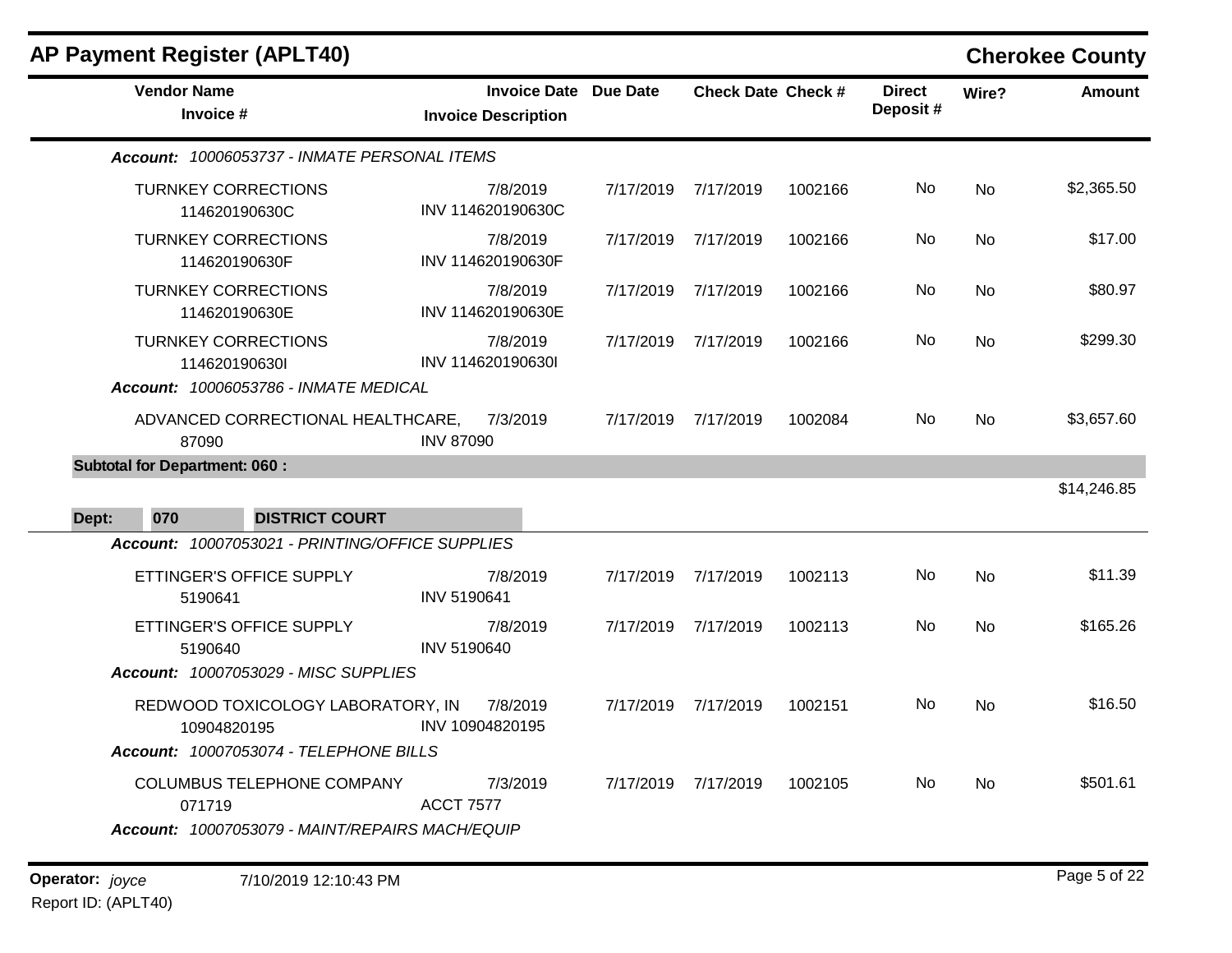| <b>AP Payment Register (APLT40)</b> |  |  |  |  |  |
|-------------------------------------|--|--|--|--|--|
|-------------------------------------|--|--|--|--|--|

# **Cherokee County**

| <b>Vendor Name</b><br>Invoice #                                                             | <b>Invoice Date Due Date</b><br><b>Invoice Description</b> |                     | <b>Check Date Check #</b> |         | <b>Direct</b><br>Deposit# | Wire?     | <b>Amount</b> |
|---------------------------------------------------------------------------------------------|------------------------------------------------------------|---------------------|---------------------------|---------|---------------------------|-----------|---------------|
| ADVANTAGE COMPUTER ENTERPRISES IN<br>71226<br>Account: 10007053083 - EQUIPMENT LEASE/RENTAL | 7/8/2019<br><b>INV 71226</b>                               | 7/17/2019           | 7/17/2019                 | 1002085 | No                        | No        | \$37.50       |
| POSTMASTER GENERAL<br>071719                                                                | 7/8/2019<br>PO BOX 189 YEARLY RENTAL                       | 7/17/2019           | 7/17/2019                 | 1002146 | No.                       | No        | \$150.00      |
| <b>CULLIGAN OF JOPLIN</b><br>146483                                                         | 7/8/2019<br><b>INV 146483</b>                              | 7/17/2019           | 7/17/2019                 | 1002111 | No.                       | <b>No</b> | \$19.50       |
| <b>CULLIGAN OF JOPLIN</b><br>145855                                                         | 7/8/2019<br><b>INV 145855</b>                              | 7/17/2019           | 7/17/2019                 | 1002111 | No.                       | No.       | \$16.35       |
| <b>Subtotal for Department: 070:</b><br>080<br><b>COURTHOUSE</b><br>Dept:                   |                                                            |                     |                           |         |                           |           | \$918.11      |
| Account: 10008053021 - PRINTING/OFFICE SUPPLIES                                             |                                                            |                     |                           |         |                           |           |               |
| PITNEY BOWES INC<br>071719<br>Account: 10008053040 - JANITORIAL SUPPLIES                    | 7/8/2019<br>ACCT 0011679192                                | 7/17/2019           | 7/17/2019                 | 1002145 | No.                       | <b>No</b> | \$273.48      |
| TRUE VALUE COLUMBUS<br>A379736                                                              | 7/3/2019<br><b>TRANS A379736</b>                           | 7/17/2019           | 7/17/2019                 | 1002165 | No                        | <b>No</b> | \$10.78       |
| ETTINGER'S OFFICE SUPPLY<br>5191720                                                         | 7/3/2019<br><b>INV 5191720</b>                             | 7/17/2019           | 7/17/2019                 | 1002113 | No.                       | <b>No</b> | \$44.39       |
| Account: 10008053042 - BREAKROOM SUPPLIES<br><b>CULLIGAN OF JOPLIN</b><br>145888            | 7/3/2019<br>INV 145888, CREDIT 1.55                        | 7/17/2019           | 7/17/2019                 | 1002111 | No                        | No.       | \$30.70       |
| <b>CULLIGAN OF JOPLIN</b><br>145888                                                         | 7/3/2019<br>INV 145888, CREDIT 1.55,                       | 7/17/2019 7/17/2019 |                           | 1002111 | No                        | No        | \$6.50        |
| <b>CULLIGAN OF JOPLIN</b><br>145888                                                         | 7/3/2019<br><b>CREDIT</b>                                  | 7/17/2019           | 7/17/2019                 | 1002111 | No.                       | No.       | (\$1.55)      |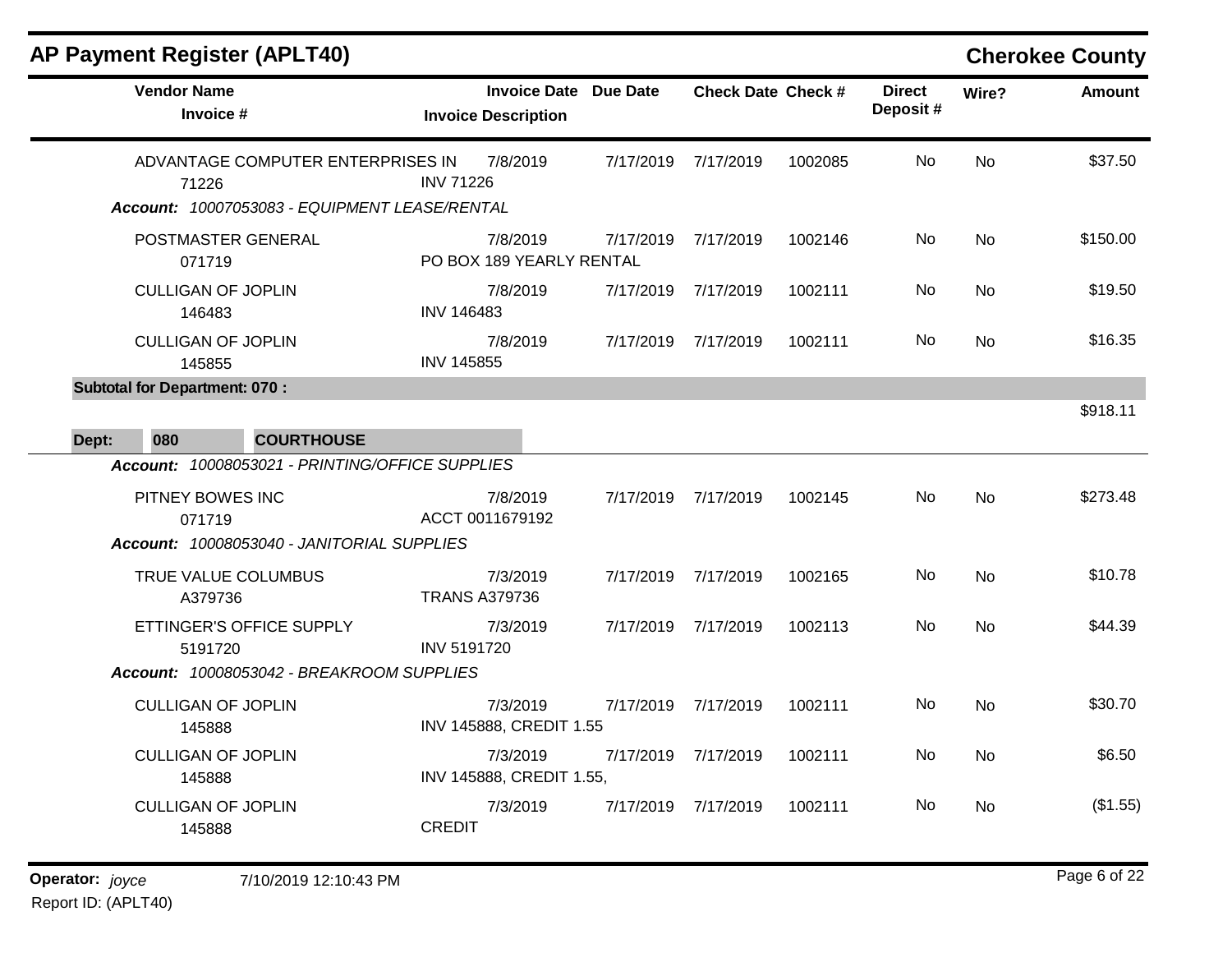| <b>AP Payment Register (APLT40)</b>                                                        |                                                                     |                           |         |                            |           | <b>Cherokee County</b> |
|--------------------------------------------------------------------------------------------|---------------------------------------------------------------------|---------------------------|---------|----------------------------|-----------|------------------------|
| <b>Vendor Name</b><br>Invoice #                                                            | <b>Invoice Date Due Date</b><br><b>Invoice Description</b>          | <b>Check Date Check #</b> |         | <b>Direct</b><br>Deposit # | Wire?     | <b>Amount</b>          |
| Account: 10008053072 - GAS, ELECTRIC, WATER                                                |                                                                     |                           |         |                            |           |                        |
| <b>KANSAS GAS SERVICE</b><br>071719 CH<br>Account: 10008053074 - UTILITIES/TELEPHONE BILLS | 7/8/2019<br>ACCT 510241094 1188724 27                               | 7/17/2019 7/17/2019       | 1002123 | No.                        | No        | \$61.01                |
| COLUMBUS TELEPHONE COMPANY<br>071719<br>Account: 10008053080 - MAINTENANCE/BLDGS & GROUNDS | 7/3/2019<br><b>ACCT 7577</b>                                        | 7/17/2019 7/17/2019       | 1002105 | No.                        | <b>No</b> | \$1,101.64             |
| <b>B.E.S.T. PLUMBING &amp; HEATING INC</b><br>356                                          | 7/8/2019<br><b>INV 356</b>                                          | 7/17/2019 7/17/2019       | 1002091 | No                         | No        | \$388.97               |
| Account: 10008053089 - OTHER CONTRACTUAL<br><b>CRAWFORD COUNTY CLERK</b><br>0717           | 7/3/2019<br>CHEROKEE CO PORTION DISTRICT CORONERS SALARY, JUNE 2019 | 7/17/2019 7/17/2019       | 1002108 | No                         | <b>No</b> | \$879.12               |
| <b>MENSE CPA FIRM, LLC</b><br>4331                                                         | 7/3/2019<br><b>INV 4331</b>                                         | 7/17/2019 7/17/2019       | 1002133 | No                         | No        | \$15,000.00            |
| VIA CHRISTI HOSPITAL PITT<br>1004                                                          | 7/3/2019<br><b>INV 1004</b>                                         | 7/17/2019 7/17/2019       | 1002169 | No                         | <b>No</b> | \$350.00               |
| <b>VIA CHRISTI HOSPITAL PITT</b><br>994                                                    | 7/3/2019<br><b>INV 994</b>                                          | 7/17/2019 7/17/2019       | 1002169 | No.                        | No        | \$725.00               |
| <b>KENNETH E MAXTON</b><br>071719                                                          | 7/8/2019<br><b>CORONER BILLING</b>                                  | 7/17/2019 7/17/2019       | 1002125 | No                         | No        | \$240.00               |
| <b>Subtotal for Department: 080:</b>                                                       |                                                                     |                           |         |                            |           |                        |
| 090<br>Dept:<br><b>EMERGENCY PREPAREDNESS</b>                                              |                                                                     |                           |         |                            |           | \$19,110.04            |
| Account: 10009053072 - GAS, ELECTRIC, WATER                                                |                                                                     |                           |         |                            |           |                        |
| HEARTLAND ELECTRIC COOPERATIVE INC<br>071719<br>Account: 10009053074 - TELEPHONE BILLS     | 7/8/2019<br>ACCT 50891200                                           | 7/17/2019 7/17/2019       | 1002118 | No                         | <b>No</b> | \$49.30                |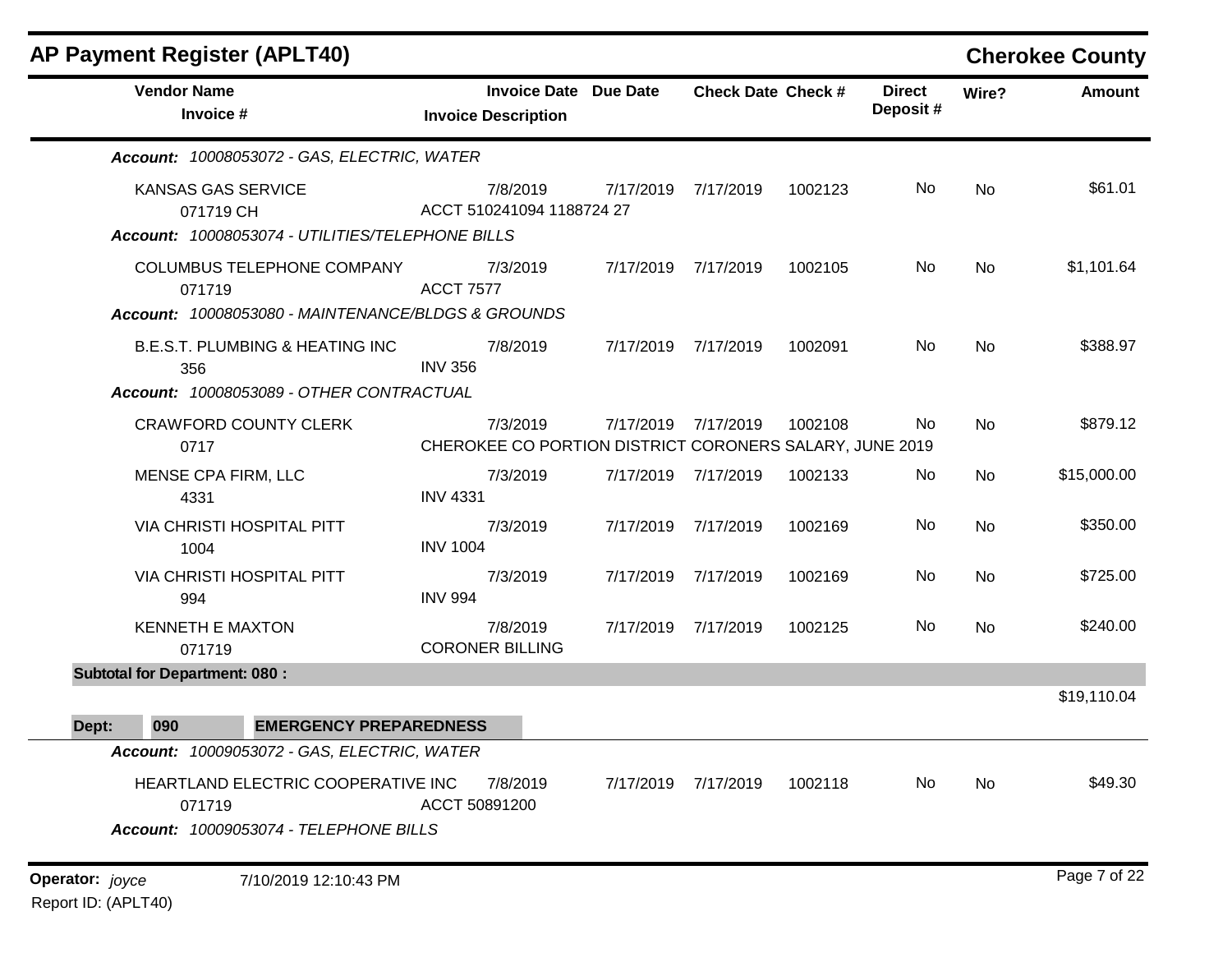|       |                                      | <b>AP Payment Register (APLT40)</b>                                    |                                                   |                 |                           |         |                           |       | <b>Cherokee County</b> |
|-------|--------------------------------------|------------------------------------------------------------------------|---------------------------------------------------|-----------------|---------------------------|---------|---------------------------|-------|------------------------|
|       | <b>Vendor Name</b><br>Invoice #      |                                                                        | <b>Invoice Date</b><br><b>Invoice Description</b> | <b>Due Date</b> | <b>Check Date Check #</b> |         | <b>Direct</b><br>Deposit# | Wire? | <b>Amount</b>          |
|       | 071719                               | <b>COLUMBUS TELEPHONE COMPANY</b>                                      | 7/3/2019<br><b>ACCT 7577</b>                      | 7/17/2019       | 7/17/2019                 | 1002105 | No                        | No    | \$86.33                |
|       | <b>Subtotal for Department: 090:</b> |                                                                        |                                                   |                 |                           |         |                           |       |                        |
| Dept: | 095                                  | <b>HUMAN RESOURCE</b>                                                  |                                                   |                 |                           |         |                           |       | \$135.63               |
|       |                                      | Account: 10009553074 - TELEPHONE BILLS                                 |                                                   |                 |                           |         |                           |       |                        |
|       | 071719                               | COLUMBUS TELEPHONE COMPANY                                             | 7/3/2019<br><b>ACCT 7577</b>                      | 7/17/2019       | 7/17/2019                 | 1002105 | No                        | No    | \$39.65                |
|       | <b>Subtotal for Department: 095:</b> |                                                                        |                                                   |                 |                           |         |                           |       |                        |
|       |                                      |                                                                        |                                                   |                 |                           |         |                           |       | \$39.65                |
| Dept: | 150                                  | <b>COMPUTER PROGRAMMING</b><br>Account: 10015053074 - TELEPHONE BILLS  |                                                   |                 |                           |         |                           |       |                        |
|       | 071719                               | COLUMBUS TELEPHONE COMPANY<br>Account: 10015053089 - OTHER CONTRACTUAL | 7/3/2019<br><b>ACCT 7577</b>                      | 7/17/2019       | 7/17/2019                 | 1002105 | No                        | No    | \$110.00               |
|       | MANATRON, INC<br>C059839             |                                                                        | 7/3/2019<br><b>INV C059839</b>                    | 7/17/2019       | 7/17/2019                 | 1002129 | No                        | No    | \$18,245.87            |
|       | <b>STRONGHOLD DATA</b><br>30079      |                                                                        | 7/3/2019<br><b>INV 30079</b>                      | 7/17/2019       | 7/17/2019                 | 1002158 | No                        | No    | \$4,687.60             |
|       | NEX-TECH<br>071719                   |                                                                        | 7/8/2019<br>ACCT 0000403167                       | 7/17/2019       | 7/17/2019                 | 1002143 | No                        | No    | \$2.50                 |
|       | <b>Subtotal for Department: 150:</b> |                                                                        |                                                   |                 |                           |         |                           |       |                        |
|       |                                      |                                                                        |                                                   |                 |                           |         |                           |       | \$23,045.97            |
| Dept: | 190                                  | 911 MAPPING<br>Account: 10019053074 - TELEPHONE BILLS                  |                                                   |                 |                           |         |                           |       |                        |
|       | 071719                               | <b>COLUMBUS TELEPHONE COMPANY</b>                                      | 7/3/2019<br><b>ACCT 7577</b>                      |                 | 7/17/2019 7/17/2019       | 1002105 | No                        | No    | \$84.88                |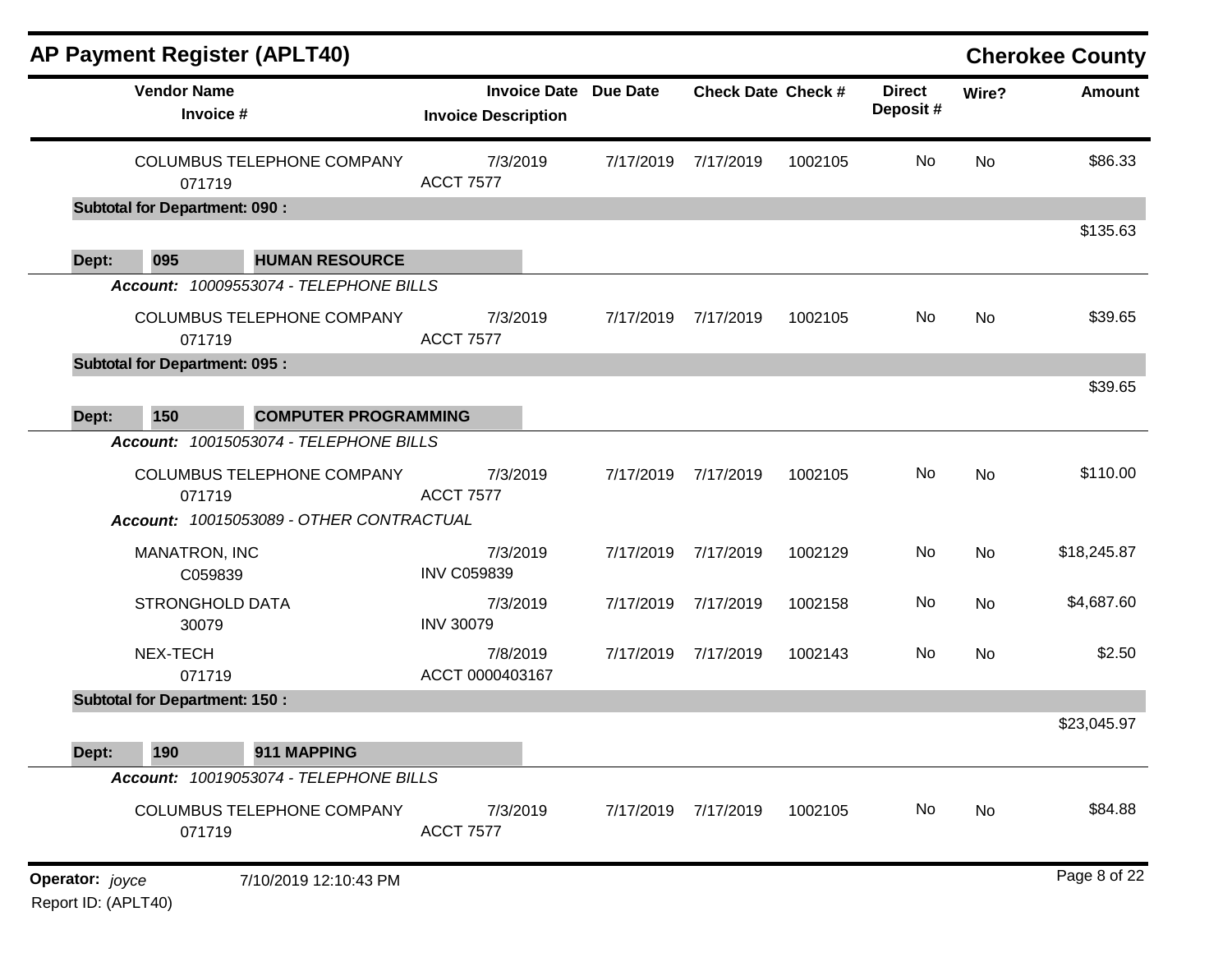|                 | <b>AP Payment Register (APLT40)</b>  |                                                                             |                                 |                              |                     |                           |                           |       | <b>Cherokee County</b> |
|-----------------|--------------------------------------|-----------------------------------------------------------------------------|---------------------------------|------------------------------|---------------------|---------------------------|---------------------------|-------|------------------------|
|                 | <b>Vendor Name</b><br>Invoice #      |                                                                             | <b>Invoice Description</b>      | <b>Invoice Date Due Date</b> |                     | <b>Check Date Check #</b> | <b>Direct</b><br>Deposit# | Wire? | <b>Amount</b>          |
|                 | <b>Subtotal for Department: 190:</b> |                                                                             |                                 |                              |                     |                           |                           |       |                        |
| Dept:           | 330                                  | <b>DEPT OFFICE SUPPLY</b>                                                   |                                 |                              |                     |                           |                           |       | \$84.88                |
|                 |                                      | Account: 10033053622 - SHERIFF OFFICE SUPPLY                                |                                 |                              |                     |                           |                           |       |                        |
|                 | <b>QUILL CORPORATION</b><br>8215506  |                                                                             | 7/3/2019<br><b>INV 8215506</b>  | 7/17/2019                    | 7/17/2019           | 1002150                   | No                        | No    | \$459.92               |
|                 | 5189810                              | ETTINGER'S OFFICE SUPPLY                                                    | 7/3/2019<br>INV 5189810         | 7/17/2019                    | 7/17/2019           | 1002113                   | No                        | No    | \$139.96               |
|                 | <b>QUILL CORPORATION</b><br>8246671  |                                                                             | 7/3/2019<br>INV 8246671         | 7/17/2019                    | 7/17/2019           | 1002150                   | No                        | No    | \$74.60                |
|                 | <b>QUILL CORPORATION</b><br>8314160  |                                                                             | 7/8/2019<br>INV 8314160         | 7/17/2019                    | 7/17/2019           | 1002150                   | No                        | No    | \$437.95               |
|                 | <b>Subtotal for Department: 330:</b> |                                                                             |                                 |                              |                     |                           |                           |       |                        |
|                 |                                      |                                                                             |                                 |                              |                     |                           |                           |       | \$1,112.43             |
| Dept:           | 500                                  | <b>SOLID WASTE RECYCLING</b><br>Account: 10050053502 - SOLID WASTE EXPENSES |                                 |                              |                     |                           |                           |       |                        |
|                 | 06302019D                            | SOUTHEAST KANSAS RECYCLING, INC                                             | 7/9/2019<br>INV 06302019D       | 7/17/2019                    | 7/17/2019           | 1002156                   | No                        | No    | \$1,100.00             |
|                 | <b>Subtotal for Department: 500:</b> |                                                                             |                                 |                              |                     |                           |                           |       |                        |
|                 |                                      |                                                                             |                                 |                              |                     |                           |                           |       | \$1,100.00             |
|                 | <b>Subtotal for Fund: 100:</b>       |                                                                             |                                 |                              |                     |                           |                           |       |                        |
|                 |                                      |                                                                             |                                 |                              |                     |                           |                           |       | \$61,222.80            |
| Fund:           | 109                                  | <b>TECHNOLOGY RESERVE F</b>                                                 |                                 |                              |                     |                           |                           |       |                        |
| Dept:           | 000                                  | <b>NON-DEPARTMENTAL</b>                                                     |                                 |                              |                     |                           |                           |       |                        |
|                 |                                      | Account: 10900053222 - TECHNOLOGY RESERVE EXPENSE                           |                                 |                              |                     |                           |                           |       |                        |
|                 | PSI129380                            | COMPUTER INFORMATION CONCEPTS                                               | 7/8/2019<br><b>INV PSI29380</b> |                              | 7/17/2019 7/17/2019 | 1002107                   | No                        | No    | \$529.90               |
| Operator: joyce |                                      | 7/10/2019 12:10:43 PM                                                       |                                 |                              |                     |                           |                           |       | Page 9 of 22           |

Report ID: (APLT40)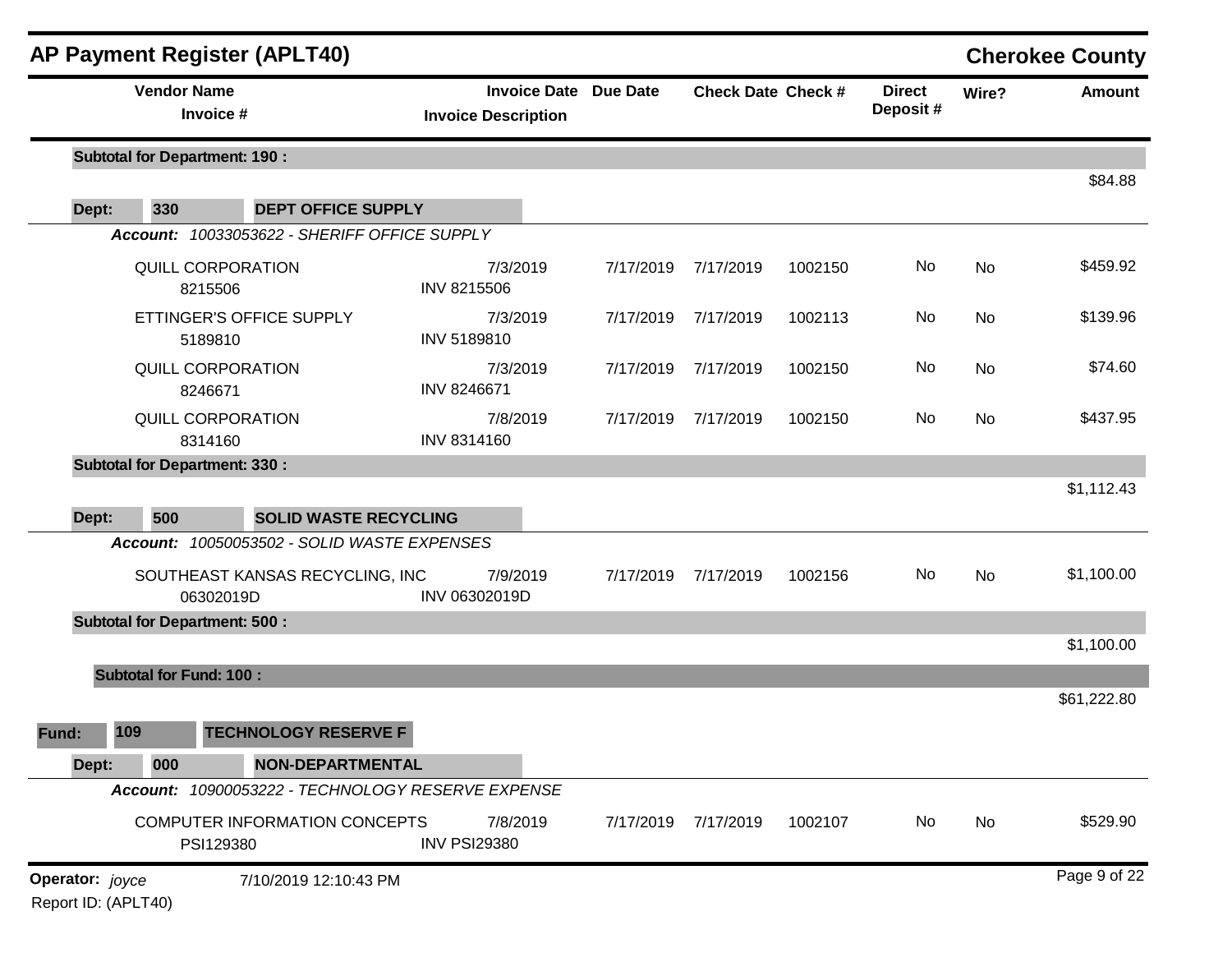|       |                                | <b>AP Payment Register (APLT40)</b>              |                                                            |           |                           |         |                            |           | <b>Cherokee County</b> |
|-------|--------------------------------|--------------------------------------------------|------------------------------------------------------------|-----------|---------------------------|---------|----------------------------|-----------|------------------------|
|       | <b>Vendor Name</b>             | Invoice #                                        | <b>Invoice Date Due Date</b><br><b>Invoice Description</b> |           | <b>Check Date Check #</b> |         | <b>Direct</b><br>Deposit # | Wire?     | <b>Amount</b>          |
|       |                                | <b>Subtotal for Department: 000:</b>             |                                                            |           |                           |         |                            |           | \$529.90               |
|       | <b>Subtotal for Fund: 109:</b> |                                                  |                                                            |           |                           |         |                            |           |                        |
| Fund: | 110<br><b>ROAD AND BRIDGE</b>  |                                                  |                                                            |           |                           |         |                            |           | \$529.90               |
| Dept: | 000                            | <b>NON-DEPARTMENTAL</b>                          |                                                            |           |                           |         |                            |           |                        |
|       |                                | Account: 11000053031 - DIESEL FUEL               |                                                            |           |                           |         |                            |           |                        |
|       |                                | MFA OIL - NEOSHO 1055<br>1190434 HWY             | 7/2/2019<br>INV #1190434                                   | 7/17/2019 | 7/17/2019                 | 1002135 | No                         | No        | \$1,828.79             |
|       |                                | MFA OIL - NEOSHO 1055<br>1191092 HWY             | 7/3/2019<br>INV #1191092                                   | 7/17/2019 | 7/17/2019                 | 1002135 | No                         | No        | \$639.02               |
|       |                                | MFA OIL - NEOSHO 1055<br>1194722 HWY             | 7/8/2019<br>INV #1194722                                   | 7/17/2019 | 7/17/2019                 | 1002135 | No                         | <b>No</b> | \$679.55               |
|       |                                | Account: 11000053032 - OIL/GREASE                |                                                            |           |                           |         |                            |           |                        |
|       |                                | FROST OIL COMPANY<br>0180105-IN HWY              | 6/17/2019<br>INV # 0180105                                 | 7/17/2019 | 7/17/2019                 | 1002117 | No                         | No        | \$597.87               |
|       |                                | FROST OIL COMPANY<br>0180876-IN HWY              | 6/26/2019<br>INV # 0180876-IN                              | 7/17/2019 | 7/17/2019                 | 1002117 | No                         | No        | \$2,705.97             |
|       |                                | <b>Account: 11000053034 - ASPHALT</b>            |                                                            |           |                           |         |                            |           |                        |
|       |                                | TEETER'S ASPHALT & MATERIALS<br>7616 HWY         | 6/27/2019<br>INV #7319                                     | 7/17/2019 | 7/17/2019                 | 1002161 | No                         | <b>No</b> | \$130.41               |
|       |                                | Account: 11000053035 - ROCK                      |                                                            |           |                           |         |                            |           |                        |
|       |                                | MULBERRY LIMESTONE QUARRY CO<br>23312 HWY        | 6/30/2019<br>INV #23312                                    |           | 7/17/2019 7/17/2019       | 1002138 | No                         | <b>No</b> | \$27,222.23            |
|       |                                | Account: 11000053074 - UTILITIES/TELEPHONE BILLS |                                                            |           |                           |         |                            |           |                        |
|       |                                | COLUMBUS TELEPHONE COMPANY<br>#2586 HWY          | 7/1/2019<br>#2586                                          |           | 7/17/2019 7/17/2019       | 1002105 | No.                        | No        | \$229.69               |
|       |                                |                                                  |                                                            |           |                           |         |                            |           | DoseA0A422             |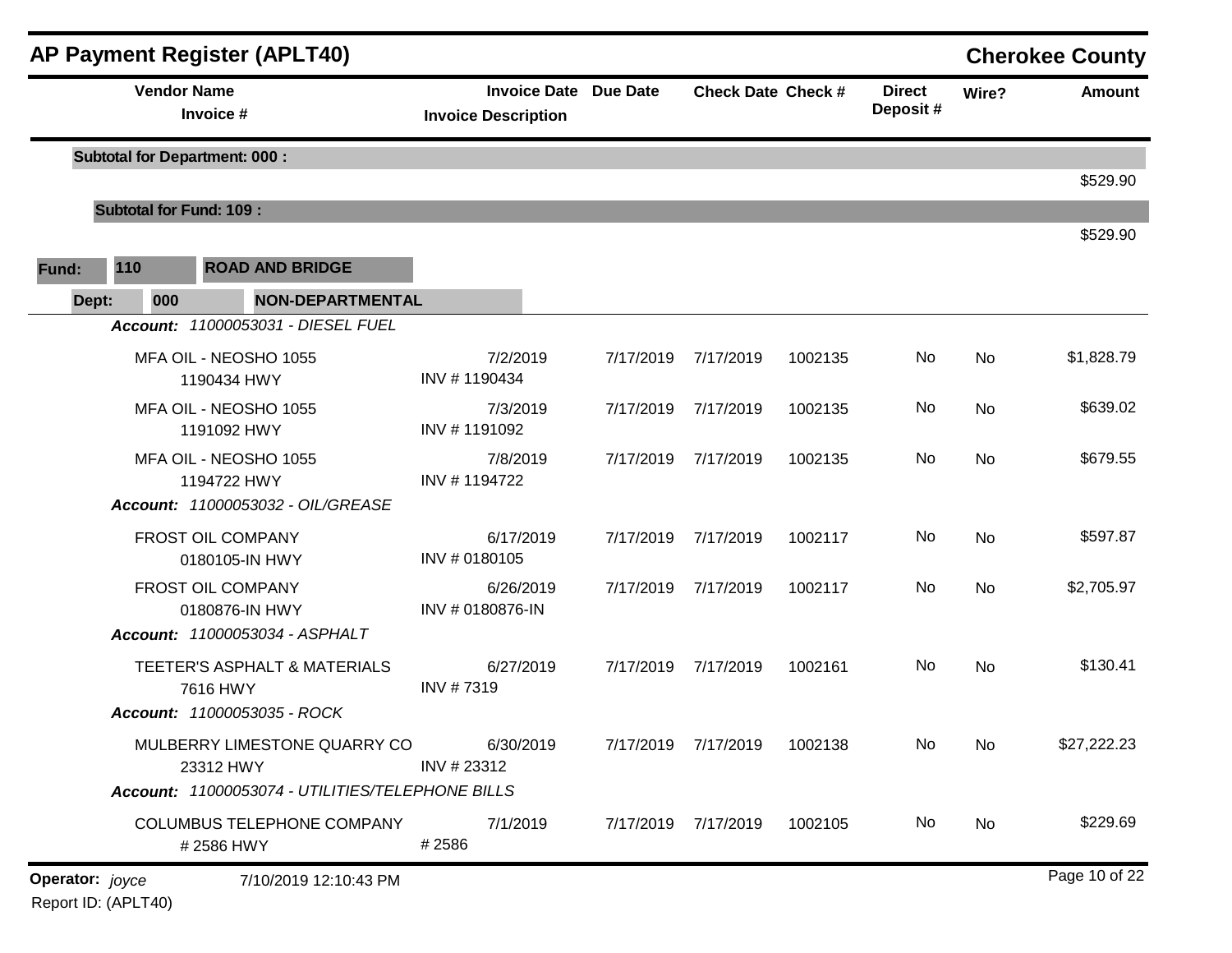## **AP Payment Register (APLT40) Cherokee County**

| <b>Vendor Name</b><br>Invoice #                                                                     | <b>Invoice Date Due Date</b><br><b>Invoice Description</b> |           | <b>Check Date Check #</b> |         | <b>Direct</b><br>Deposit# | Wire?     | <b>Amount</b> |
|-----------------------------------------------------------------------------------------------------|------------------------------------------------------------|-----------|---------------------------|---------|---------------------------|-----------|---------------|
| <b>CITY OF COLUMBUS</b><br>08-88010-00 HWY 1                                                        | 6/27/2019<br>08-88010-00                                   | 7/17/2019 | 7/17/2019                 | 1002100 | No                        | <b>No</b> | \$110.00      |
| EMPIRE DISTRICT ELECTRIC COMPANY<br>158630-59-0 HWY 2<br>Account: 11000053079 - MACHINERY/EQUIPMENT | 6/28/2019<br>ACCT #158630-59-0                             | 7/17/2019 | 7/17/2019                 | 1002112 | No                        | <b>No</b> | \$84.02       |
| JOHN FABICK TRACTOR CO<br>PIJ00367332 HWY                                                           | 7/3/2019<br>INV # PIJ00367332                              | 7/17/2019 | 7/17/2019                 | 1002121 | No.                       | No        | \$389.90      |
| MIKE CARPINO FORD MERCURY INC<br>112326 HWY                                                         | 7/3/2019<br>INV #112326                                    | 7/17/2019 | 7/17/2019                 | 1002137 | No                        | No        | \$430.40      |
| JOHN FABICK TRACTOR CO<br>PIJ00367028 HWY                                                           | 6/28/2019<br>INV # PIJ00367028                             | 7/17/2019 | 7/17/2019                 | 1002121 | No                        | <b>No</b> | \$139.20      |
| NATALINIS AUTOMOTIVE<br>707484HWY                                                                   | 7/3/2019<br>INV #707484                                    | 7/17/2019 | 7/17/2019                 | 1002140 | No.                       | <b>No</b> | \$36.36       |
| NATALINIS AUTOMOTIVE<br>707459 HWY                                                                  | 7/3/2019<br>INV #707459                                    |           | 7/17/2019 7/17/2019       | 1002140 | No                        | No        | \$5.33        |
| NATALINIS AUTOMOTIVE<br>707427 HWY                                                                  | 7/3/2019<br>INV #707427                                    | 7/17/2019 | 7/17/2019                 | 1002140 | No                        | <b>No</b> | \$19.65       |
| NATALINIS AUTOMOTIVE<br>707257 HWY                                                                  | 7/1/2019<br>INV #707257                                    | 7/17/2019 | 7/17/2019                 | 1002140 | No                        | No        | \$1.80        |
| <b>POWERPLAN</b><br>87002-40937-HWY                                                                 | 7/1/2019<br>87002-40937                                    | 7/17/2019 | 7/17/2019                 | 1002147 | No                        | <b>No</b> | \$1,709.98    |
| TRUE VALUE COLUMBUS<br>A379560 HWY                                                                  | 6/25/2019<br>A379560 HWY                                   | 7/17/2019 | 7/17/2019                 | 1002165 | No                        | <b>No</b> | \$35.95       |
| <b>FASTENAL COMPANY</b><br>KSPIT77939 HWY                                                           | 6/21/2019<br>INV # KSPIT77939                              | 7/17/2019 | 7/17/2019                 | 1002115 | No                        | No        | \$429.16      |
| PRODUCTIVITY PLUS ACCOUNT<br>PSO0037331 HWY                                                         | 5/3/2019<br>INV # PSO0037331                               | 7/17/2019 | 7/17/2019                 | 1002148 | No.                       | No        | \$300.87      |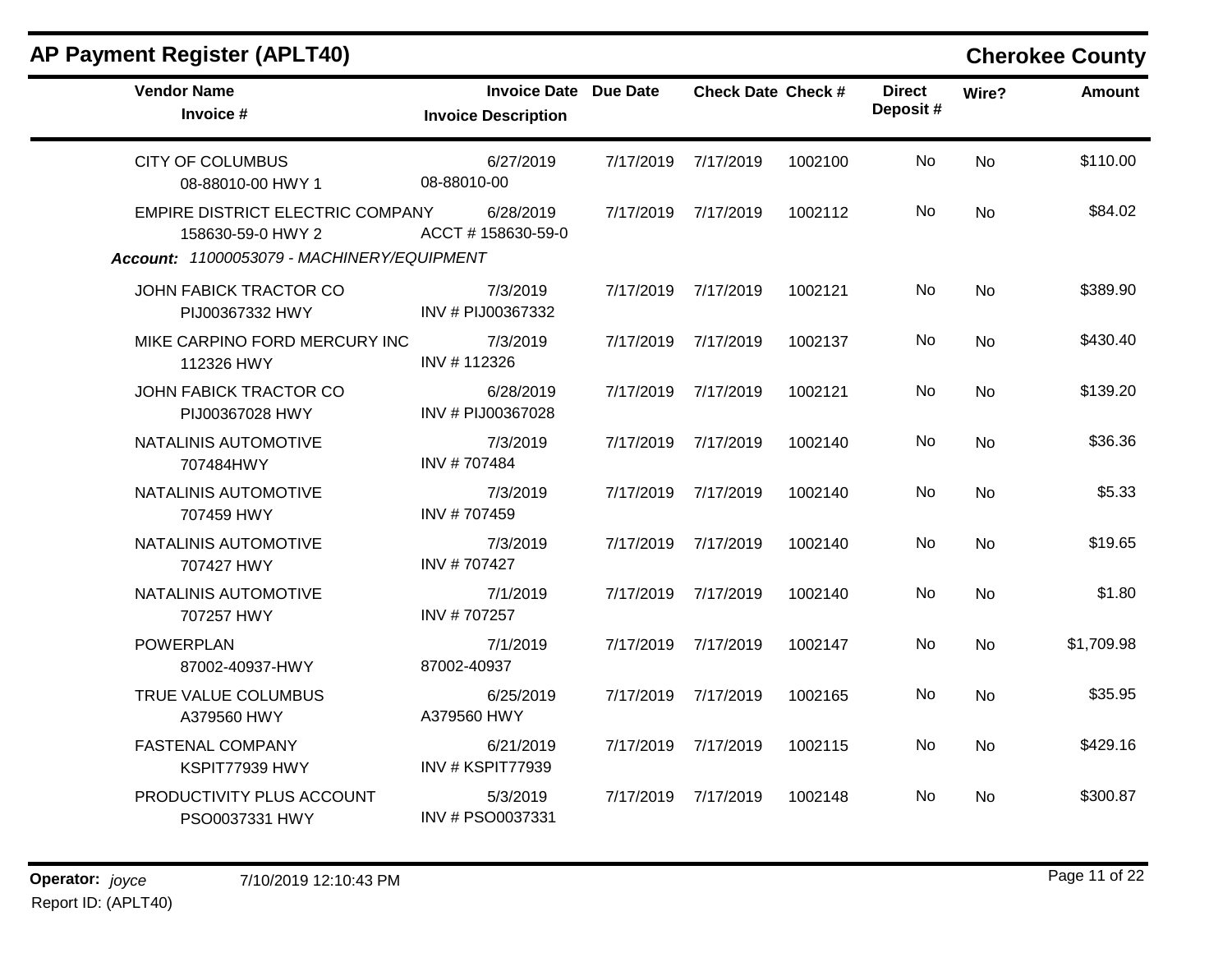| <b>AP Payment Register (APLT40)</b>                  |                                                            |           |                           |         |                           |           | <b>Cherokee County</b> |
|------------------------------------------------------|------------------------------------------------------------|-----------|---------------------------|---------|---------------------------|-----------|------------------------|
| <b>Vendor Name</b><br>Invoice #                      | <b>Invoice Date Due Date</b><br><b>Invoice Description</b> |           | <b>Check Date Check #</b> |         | <b>Direct</b><br>Deposit# | Wire?     | <b>Amount</b>          |
| <b>MERCY JOPLIN</b><br>611510427 HWY                 | 6/29/2019<br>INV #611510427                                | 7/17/2019 | 7/17/2019                 | 1002134 | No                        | No        | \$201.00               |
| FARMERS COOPERATIVE ASSOCIATION<br>254419 HWY        | 7/1/2019<br>INV #254419                                    | 7/17/2019 | 7/17/2019                 | 1002114 | No                        | No        | \$2.71                 |
| NATALINIS AUTOMOTIVE<br>254402 HWY                   | 7/1/2019<br>INV #254402                                    | 7/17/2019 | 7/17/2019                 | 1002141 | No.                       | No        | (\$139.98)             |
| <b>FARMERS COOPERATIVE ASSOCIATION</b><br>254388 HWY | 7/1/2019<br>INV #254388                                    | 7/17/2019 | 7/17/2019                 | 1002114 | No                        | <b>No</b> | \$209.32               |
| NATALINIS AUTOMOTIVE<br>707418 HWY                   | 7/3/2019<br>INV #707418                                    | 7/17/2019 | 7/17/2019                 | 1002140 | No                        | <b>No</b> | \$59.98                |
| <b>FLEETPRIDE</b><br>29946222 HWY                    | 6/24/2019<br>INV #29946222                                 | 7/17/2019 | 7/17/2019                 | 1002116 | No                        | No        | \$154.64               |
| PRODUCTIVITY PLUS ACCOUNT<br>PSO003074-1 HWY         | 5/3/2019<br>INV # PSO003074-1                              | 7/17/2019 | 7/17/2019                 | 1002148 | No.                       | No        | \$145.53               |
| <b>FLEETPRIDE</b><br>30028908 HWY                    | 6/25/2019<br>INV #30028908                                 | 7/17/2019 | 7/17/2019                 | 1002116 | No                        | <b>No</b> | \$333.28               |
| JOHN FABICK TRACTOR CO<br>SIJ00095296 HWY            | 7/5/2019<br>INV # SIJ00095296                              | 7/17/2019 | 7/17/2019                 | 1002121 | No                        | <b>No</b> | \$289.00               |
| JOPLIN FREIGHTLINER SALES INC<br>55144206 HWY 1      | 1/2/2019<br>INV #55144206                                  | 7/17/2019 | 7/17/2019                 | 1002122 | No                        | No        | \$66.56                |
| <b>FLEETPRIDE</b><br>30262613 HWY                    | 6/27/2019<br>INV #30262613                                 | 7/17/2019 | 7/17/2019                 | 1002116 | No                        | <b>No</b> | \$91.41                |
| NATALINIS AUTOMOTIVE<br>706898 HWY                   | 6/27/2019<br>INV #706898                                   | 7/17/2019 | 7/17/2019                 | 1002140 | No                        | <b>No</b> | \$59.76                |
| NATALINIS AUTOMOTIVE<br>706967 HWY                   | 6/28/2019<br>INV #706967                                   |           | 7/17/2019 7/17/2019       | 1002140 | No                        | No        | \$56.67                |
| MUNICIPAL INDUSTRIAL SUPPLY<br>3049 HWY              | 6/26/2019<br>INV #3049                                     |           | 7/17/2019 7/17/2019       | 1002139 | No                        | No        | \$1,183.08             |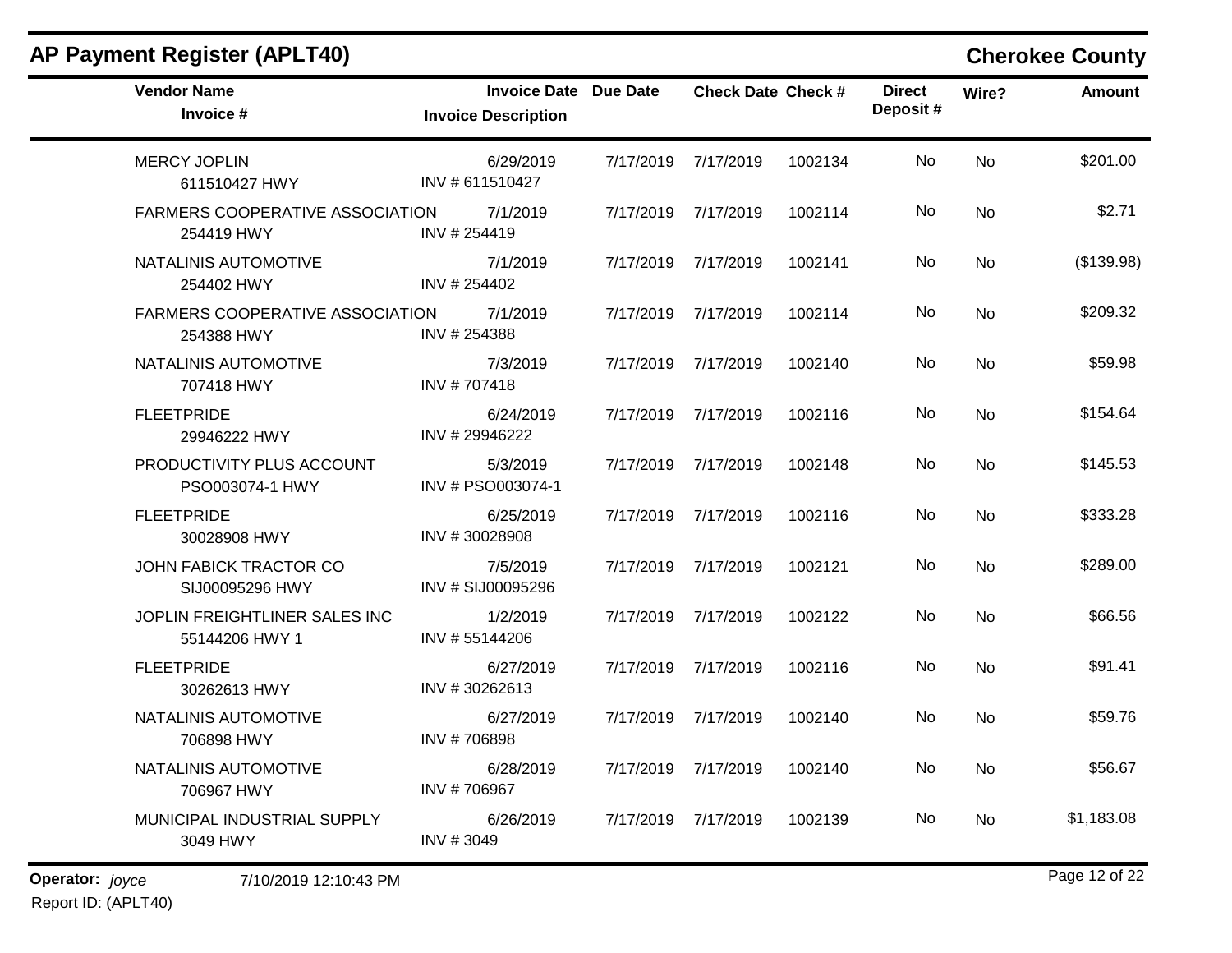| <b>AP Payment Register (APLT40)</b>                                                      |                                                            |           |                           |         |                           |           | <b>Cherokee County</b> |
|------------------------------------------------------------------------------------------|------------------------------------------------------------|-----------|---------------------------|---------|---------------------------|-----------|------------------------|
| <b>Vendor Name</b><br>Invoice #                                                          | <b>Invoice Date Due Date</b><br><b>Invoice Description</b> |           | <b>Check Date Check #</b> |         | <b>Direct</b><br>Deposit# | Wire?     | Amount                 |
| NATALINIS AUTOMOTIVE<br>706970 HWY                                                       | 6/28/2019<br>INV #706970                                   |           | 7/17/2019 7/17/2019       | 1002141 | No                        | <b>No</b> | \$113.48               |
| NATALINIS AUTOMOTIVE<br>706991 HWY                                                       | 6/28/2019<br>INV #706991                                   |           | 7/17/2019 7/17/2019       | 1002140 | No.                       | <b>No</b> | \$74.02                |
| NATALINIS AUTOMOTIVE<br>707025 HWY                                                       | 6/28/2019<br>INV #707025                                   |           | 7/17/2019 7/17/2019       | 1002140 | No.                       | No        | \$36.49                |
| NATALINIS AUTOMOTIVE<br>707177 HWY                                                       | 7/1/2019<br>INV #707177                                    |           | 7/17/2019 7/17/2019       | 1002141 | No.                       | <b>No</b> | \$85.54                |
| NATALINIS AUTOMOTIVE<br>707195 HWY                                                       | 7/1/2019<br>INV #707195                                    |           | 7/17/2019 7/17/2019       | 1002140 | No.                       | <b>No</b> | \$71.99                |
| APPLEMARKET<br>36070191 HWY                                                              | 7/2/2019<br>INV #36070191                                  |           | 7/17/2019 7/17/2019       | 1002087 | No.                       | No        | \$10.68                |
| NATALINIS AUTOMOTIVE<br>707269 HWY                                                       | 7/1/2019<br>INV #707269                                    |           | 7/17/2019 7/17/2019       | 1002140 | No                        | No.       | \$24.99                |
| NATALINIS AUTOMOTIVE<br>706544 HWY<br>Account: 11000053080 - MAINTENANCE/BLDGS & GROUNDS | 6/24/2019<br>INV #706544                                   |           | 7/17/2019 7/17/2019       | 1002140 | No                        | No.       | \$7.03                 |
| CLEAN THE UNIFORM CO JOPLIN<br>20071844 HWY                                              | 6/24/2019<br>INV #20071844                                 | 7/17/2019 | 7/17/2019                 | 1002103 | No                        | No        | \$1.95                 |
| CLEAN THE UNIFORM CO JOPLIN<br>20073362 HWY                                              | 7/1/2019<br>INV #20073362                                  |           | 7/17/2019 7/17/2019       | 1002103 | No                        | No        | \$73.67                |
| Account: 11000053084 - CELL PHONE CHARGES                                                |                                                            |           |                           |         |                           |           |                        |
| <b>US CELLULAR</b><br>0316314730 HWY                                                     | 6/20/2019<br>INV # 0316314730                              |           | 7/17/2019 7/17/2019       | 1002167 | No.                       | <b>No</b> | \$51.60                |
| Account: 11000053089 - OTHER CONTRACTUAL                                                 |                                                            |           |                           |         |                           |           |                        |
| OCCUPATIONAL HEALTH SERVICES<br>8830 HWY                                                 | 7/1/2019<br>INV #8830                                      |           | 7/17/2019 7/17/2019       | 1002144 | No.                       | No        | \$174.00               |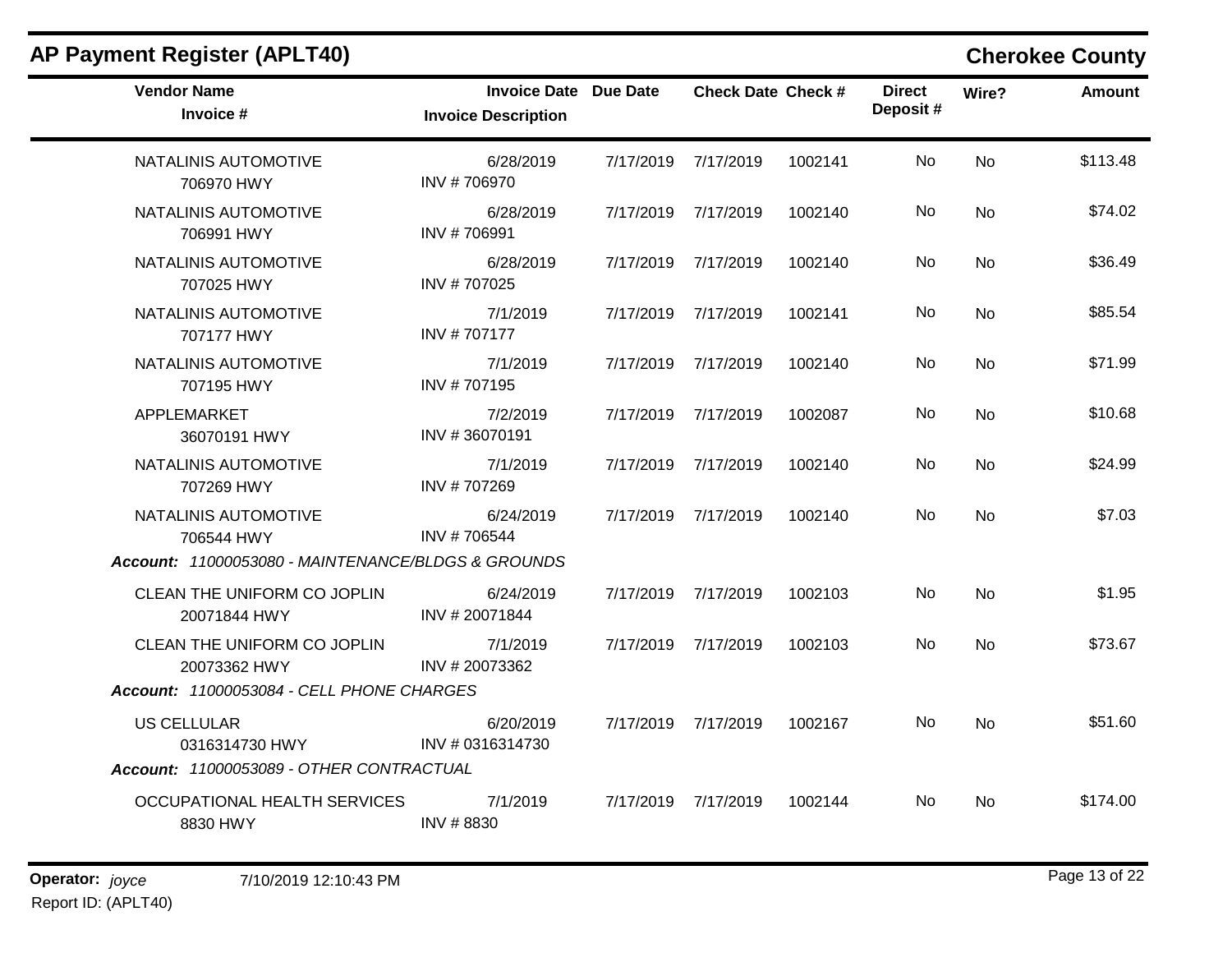| <b>AP Payment Register (APLT40)</b>                                          |                                                   |                 |                           |         |                           |       | <b>Cherokee County</b> |
|------------------------------------------------------------------------------|---------------------------------------------------|-----------------|---------------------------|---------|---------------------------|-------|------------------------|
| <b>Vendor Name</b><br>Invoice #                                              | <b>Invoice Date</b><br><b>Invoice Description</b> | <b>Due Date</b> | <b>Check Date Check #</b> |         | <b>Direct</b><br>Deposit# | Wire? | <b>Amount</b>          |
| <b>Account: 11000053239 - ASPHALT - DISTRICT #2</b>                          |                                                   |                 |                           |         |                           |       |                        |
| <b>TEETER'S PAVING</b><br>1984 ANDERSON                                      | 6/26/2019<br>INV #1984                            | 7/17/2019       | 7/17/2019                 | 1002162 | No                        | No    | \$10,913.50            |
| TEETER'S ASPHALT & MATERIALS<br>7620 ANDERSON                                | 6/27/2019<br>INV #7320                            | 7/17/2019       | 7/17/2019                 | 1002161 | No                        | No    | \$39,337.35            |
| <b>Subtotal for Department: 000:</b>                                         |                                                   |                 |                           |         |                           |       |                        |
|                                                                              |                                                   |                 |                           |         |                           |       | \$91,415.40            |
| <b>Subtotal for Fund: 110:</b>                                               |                                                   |                 |                           |         |                           |       |                        |
|                                                                              |                                                   |                 |                           |         |                           |       | \$91,415.40            |
| 130<br><b>NOXIOUS WEED</b><br>Fund:                                          |                                                   |                 |                           |         |                           |       |                        |
| Dept:<br>000<br><b>NON-DEPARTMENTAL</b>                                      |                                                   |                 |                           |         |                           |       |                        |
| Account: 13000053074 - TELEPHONE BILLS                                       |                                                   |                 |                           |         |                           |       |                        |
| COLUMBUS TELEPHONE COMPANY<br>0719 NOX                                       | 7/3/2019<br><b>ACCT 2293</b>                      | 7/17/2019       | 7/17/2019                 | 1002105 | No.                       | No    | \$180.74               |
| <b>Subtotal for Department: 000:</b>                                         |                                                   |                 |                           |         |                           |       |                        |
|                                                                              |                                                   |                 |                           |         |                           |       | \$180.74               |
| <b>Subtotal for Fund: 130:</b>                                               |                                                   |                 |                           |         |                           |       |                        |
|                                                                              |                                                   |                 |                           |         |                           |       | \$180.74               |
| 140<br><b>HEALTH</b><br>Fund:                                                |                                                   |                 |                           |         |                           |       |                        |
| <b>NON-DEPARTMENTAL</b><br>Dept:<br>000                                      |                                                   |                 |                           |         |                           |       |                        |
| Account: 14000053021 - PRINTING/OFFICE SUPPLIES                              |                                                   |                 |                           |         |                           |       |                        |
| <b>LORI FERRARO</b><br>071719                                                | 7/3/2019<br>REIMB, STORAGE BOXES                  |                 | 7/17/2019 7/17/2019       | 1002127 | No                        | No    | \$18.93                |
| <b>MCCARTY'S</b><br>01517800<br>Account: 14000053025 - PARTS/VEHICLE REPAIRS | 7/3/2019<br>INV 01517800                          |                 | 7/17/2019 7/17/2019       | 1002132 | No                        | No    | \$16.76                |
| Operator: joyce<br>7/10/2019 12:10:43 PM                                     |                                                   |                 |                           |         |                           |       | Page 14 of 22          |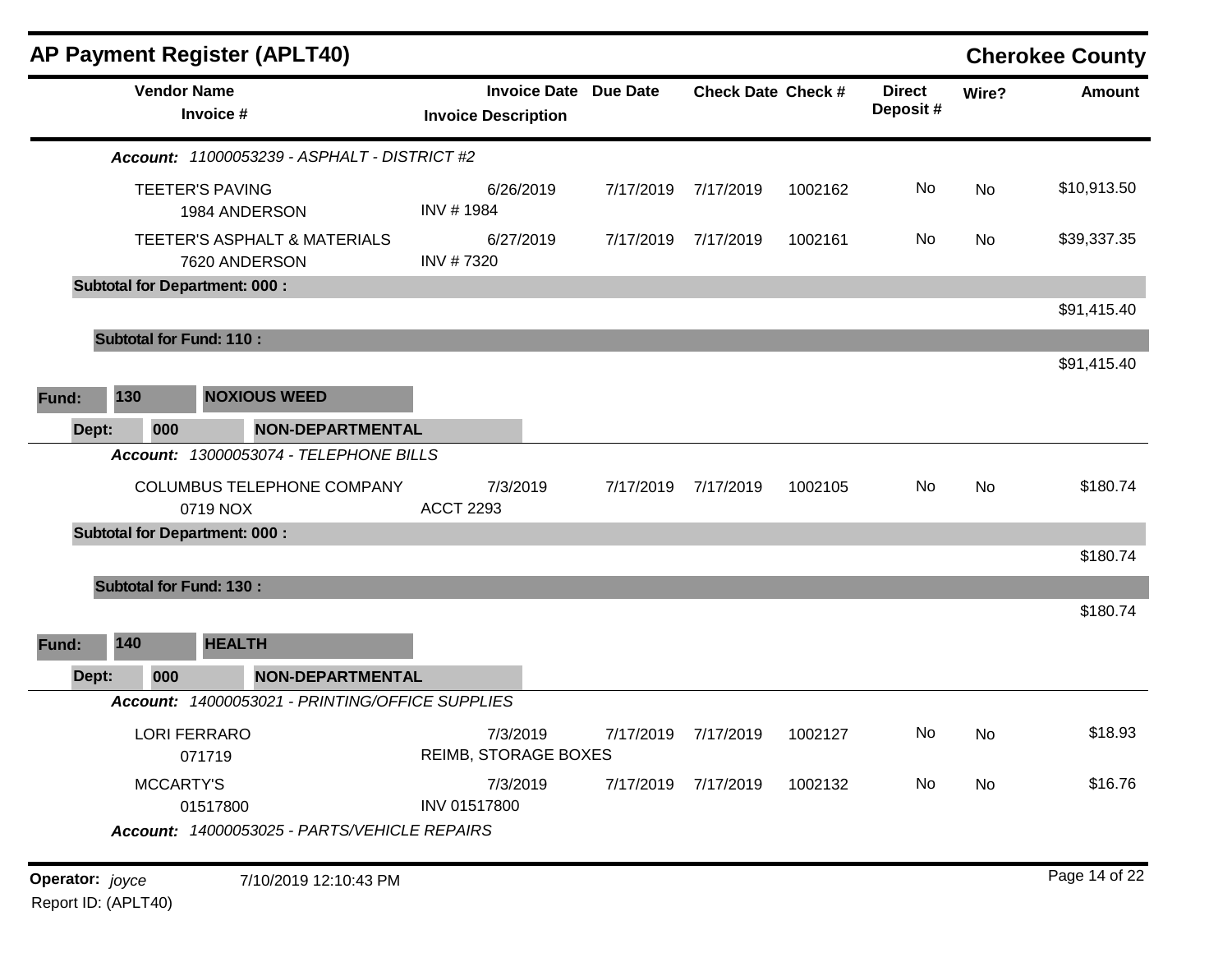| <b>Vendor Name</b><br>Invoice #                       | Invoice Date Due Date<br><b>Invoice Description</b> |           | <b>Check Date Check #</b> |         | <b>Direct</b><br>Deposit# | Wire?          | <b>Amount</b> |
|-------------------------------------------------------|-----------------------------------------------------|-----------|---------------------------|---------|---------------------------|----------------|---------------|
| <b>WEX BANK</b><br>60047884                           | 7/3/2019<br>INV 60047884                            |           | 7/17/2019 7/17/2019       | 1002170 | No.                       | <b>No</b>      | \$153.30      |
| Account: 14000053072 - GAS, ELECTRIC, WATER/PHONE     |                                                     |           |                           |         |                           |                |               |
| KANSAS GAS SERVICE<br>071719 HE                       | 7/3/2019<br>ACCT 510080477 1188672 27               | 7/17/2019 | 7/17/2019                 | 1002123 | <b>No</b>                 | No             | \$124.00      |
| COLUMBUS TELEPHONE COMPANY<br>071719 HE               | 7/3/2019<br><b>ACCT 2311</b>                        |           | 7/17/2019 7/17/2019       | 1002105 | No.                       | No.            | \$52.17       |
| COLUMBUS TELEPHONE COMPANY<br>071719 HE1              | 7/3/2019<br><b>ACCT 2060</b>                        |           | 7/17/2019 7/17/2019       | 1002105 | No                        | No             | \$394.37      |
| <b>CITY OF COLUMBUS</b><br>071719 HE                  | 7/3/2019<br>ACCT 07-17240-00                        |           | 7/17/2019 7/17/2019       | 1002101 | No.                       | N <sub>o</sub> | \$55.00       |
| <b>Account: 14000053073 - MEETING COSTS</b>           |                                                     |           |                           |         |                           |                |               |
| <b>BETHA K ELLIOTT</b><br>071719                      | 7/3/2019<br>MILEAGE 5/13 - 6/28                     |           | 7/17/2019 7/17/2019       | 1002092 | No.                       | <b>No</b>      | \$222.72      |
| Account: 14000053076 - PROFESSIONAL SERVICES          |                                                     |           |                           |         |                           |                |               |
| CRAW-KAN TELEPHONE COOPERATIVE INC 7/8/2019<br>071719 | ACCT 129793                                         |           | 7/17/2019 7/17/2019       | 1002110 | No                        | <b>No</b>      | \$21.25       |
| QUALITY PEST CONTROL INC<br>105005                    | 7/8/2019<br><b>INV 105005</b>                       |           | 7/17/2019 7/17/2019       | 1002149 | No.                       | No.            | \$50.00       |
| Account: 14000053182 - CONTRACTS                      |                                                     |           |                           |         |                           |                |               |
| CRAWFORD COUNTY HEALTH DEPT<br>071719                 | 7/3/2019<br><b>CONTRACT SERVICES</b>                |           | 7/17/2019 7/17/2019       | 1002109 | No.                       | No.            | \$572.48      |
| <b>Subtotal for Department: 000:</b>                  |                                                     |           |                           |         |                           |                |               |
|                                                       |                                                     |           |                           |         |                           |                | \$1,680.98    |
| <b>Subtotal for Fund: 140:</b>                        |                                                     |           |                           |         |                           |                |               |
|                                                       |                                                     |           |                           |         |                           |                | \$1,680.98    |
| 160<br><b>DIRECT ELECTION</b>                         |                                                     |           |                           |         |                           |                |               |

### **AP Payment Register (APLT40) Cherokee County**

Report ID: (APLT40)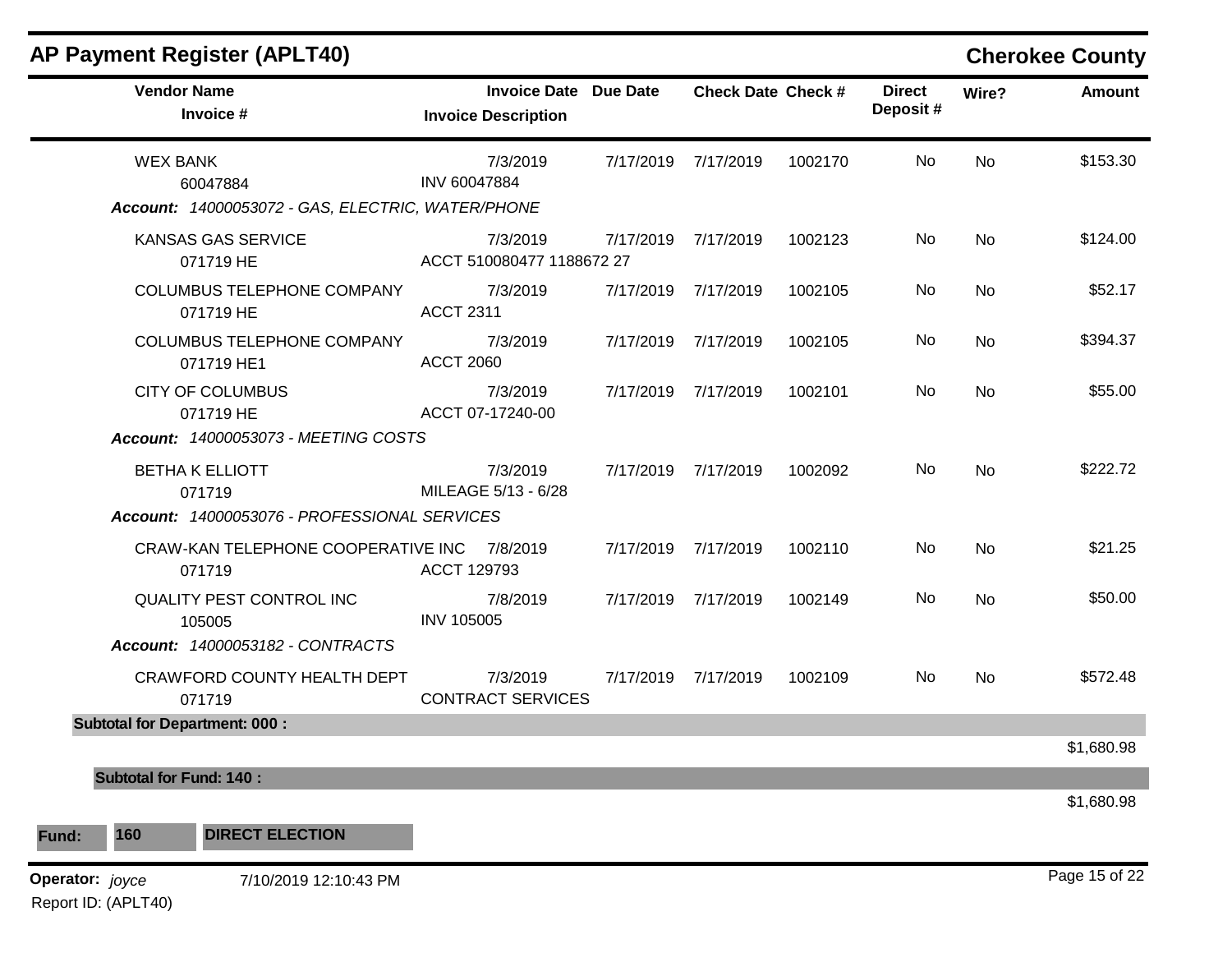|       | <b>AP Payment Register (APLT40)</b>  | <b>Cherokee County</b>                          |                 |                                                            |           |                           |         |                           |           |               |
|-------|--------------------------------------|-------------------------------------------------|-----------------|------------------------------------------------------------|-----------|---------------------------|---------|---------------------------|-----------|---------------|
|       | <b>Vendor Name</b><br>Invoice #      |                                                 |                 | <b>Invoice Date Due Date</b><br><b>Invoice Description</b> |           | <b>Check Date Check #</b> |         | <b>Direct</b><br>Deposit# | Wire?     | <b>Amount</b> |
| Dept: | 000                                  | <b>NON-DEPARTMENTAL</b>                         |                 |                                                            |           |                           |         |                           |           |               |
|       |                                      | Account: 16000053021 - PRINTING/OFFICE SUPPLIES |                 |                                                            |           |                           |         |                           |           |               |
|       | <b>LOCKWOOD ELECTIONS</b><br>115     |                                                 | <b>INV 115</b>  | 7/8/2019                                                   | 7/17/2019 | 7/17/2019                 | 1002126 | No                        | No.       | \$35.25       |
|       | 0703 EL1                             | <b>COLUMBUS NEWS REPORT</b>                     |                 | 7/8/2019<br>LEGAL NOTICE PLACES/DATES                      | 7/17/2019 | 7/17/2019                 | 1002104 | No                        | No        | \$80.00       |
|       | 0704 EL                              | <b>COLUMBUS NEWS REPORT</b>                     |                 | 7/8/2019<br>LEGAL NOTICE COLUMBUS SPECIAL ELECTION         | 7/17/2019 | 7/17/2019                 | 1002104 | No.                       | <b>No</b> | \$48.00       |
|       | 0705                                 | <b>COLUMBUS NEWS REPORT</b>                     |                 | 7/8/2019<br>LEGAL NOTICE ELECTION OFFICER'S NOTICE         |           | 7/17/2019 7/17/2019       | 1002104 | <b>No</b>                 | <b>No</b> | \$36.00       |
|       |                                      | Account: 16000053081 - MISC EXPENSE             |                 |                                                            |           |                           |         |                           |           |               |
|       | <b>TEAM THREADS</b><br>6348          |                                                 | <b>INV 6348</b> | 7/8/2019                                                   |           | 7/17/2019 7/17/2019       | 1002160 | No                        | <b>No</b> | \$283.00      |
|       | <b>Subtotal for Department: 000:</b> |                                                 |                 |                                                            |           |                           |         |                           |           |               |
|       |                                      |                                                 |                 |                                                            |           |                           |         |                           |           | \$482.25      |
|       | <b>Subtotal for Fund: 160:</b>       |                                                 |                 |                                                            |           |                           |         |                           |           |               |
|       |                                      |                                                 |                 |                                                            |           |                           |         |                           |           | \$482.25      |
| Fund: | 190                                  | <b>SPECIAL BRIDGE BUILDIN</b>                   |                 |                                                            |           |                           |         |                           |           |               |
| Dept: | 000                                  | <b>NON-DEPARTMENTAL</b>                         |                 |                                                            |           |                           |         |                           |           |               |
|       |                                      | Account: 19000053089 - OTHER CONTRACTUAL        |                 |                                                            |           |                           |         |                           |           |               |
|       | <b>SCHWAB-EATON PA</b>               | 18.007-5 BRIDGE                                 | 18.007-5        | 6/24/2019                                                  | 7/17/2019 | 7/17/2019                 | 1002152 | No                        | <b>No</b> | \$3,767.13    |
|       | <b>Subtotal for Department: 000:</b> |                                                 |                 |                                                            |           |                           |         |                           |           | \$3,767.13    |
|       | <b>Subtotal for Fund: 190:</b>       |                                                 |                 |                                                            |           |                           |         |                           |           |               |
|       |                                      |                                                 |                 |                                                            |           |                           |         |                           |           | \$3,767.13    |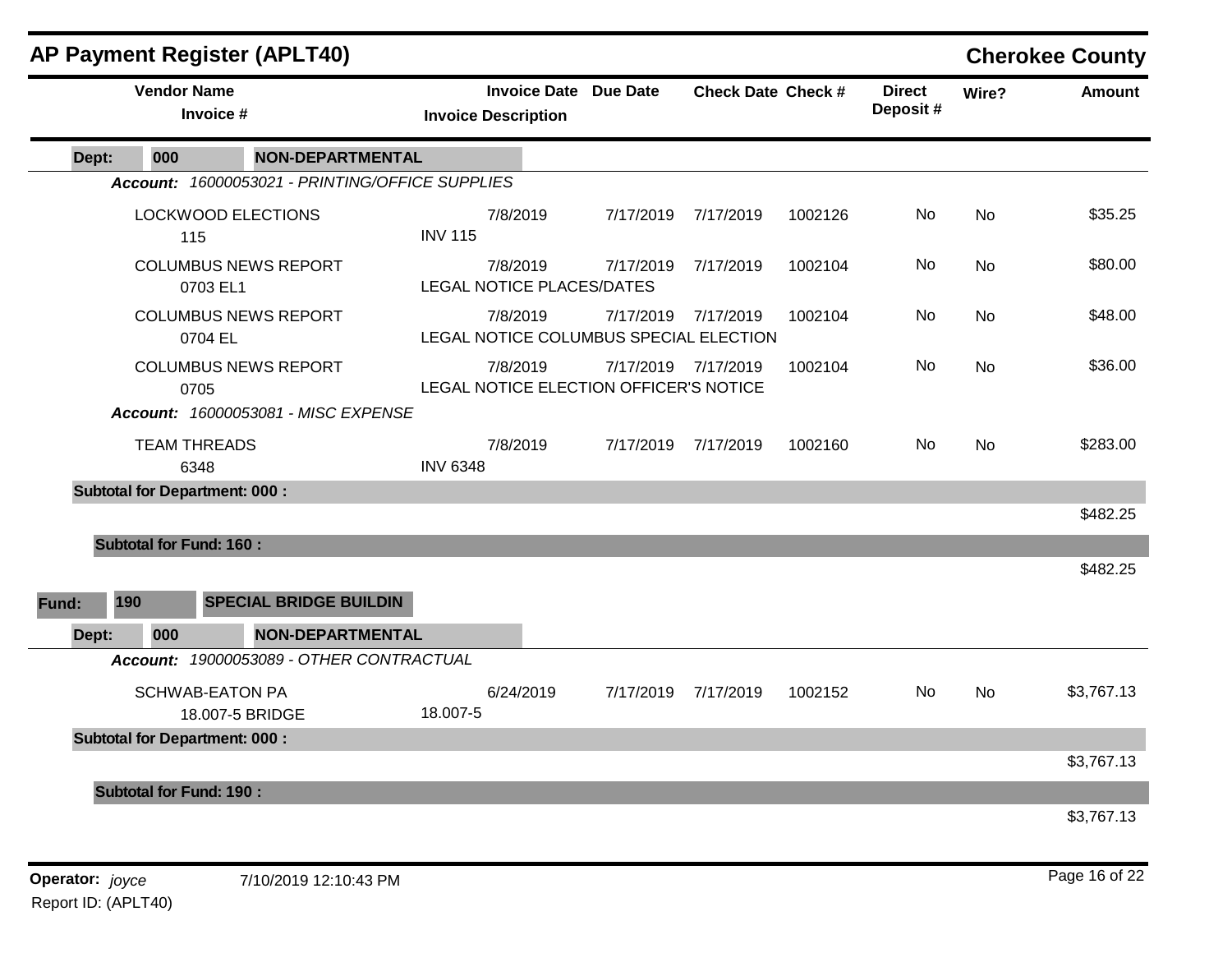|       |                                | <b>AP Payment Register (APLT40)</b>        |                    |                                                            |           |                           |         |                           |           | <b>Cherokee County</b> |
|-------|--------------------------------|--------------------------------------------|--------------------|------------------------------------------------------------|-----------|---------------------------|---------|---------------------------|-----------|------------------------|
|       | <b>Vendor Name</b>             | Invoice #                                  |                    | <b>Invoice Date Due Date</b><br><b>Invoice Description</b> |           | <b>Check Date Check #</b> |         | <b>Direct</b><br>Deposit# | Wire?     | Amount                 |
| Fund: | 224                            | <b>CHEROKEE COUNTY 911</b>                 |                    |                                                            |           |                           |         |                           |           |                        |
| Dept: | 000                            | <b>NON-DEPARTMENTAL</b>                    |                    |                                                            |           |                           |         |                           |           |                        |
|       |                                | Account: 22400053300 - MISC PAID OUT       |                    |                                                            |           |                           |         |                           |           |                        |
|       |                                | <b>VERIZON WIRELESS</b><br>9832400335      |                    | 7/3/2019<br>INV 9832400335                                 | 7/17/2019 | 7/17/2019                 | 1002168 | No                        | <b>No</b> | \$1,000.25             |
|       |                                | <b>CENTURYLINK</b><br>0717                 |                    | 7/3/2019<br>ACCT 313409961                                 | 7/17/2019 | 7/17/2019                 | 1002098 | No.                       | <b>No</b> | \$476.00               |
|       |                                | CRAW-KAN TELEPHONE COOPERATIVE INC<br>0717 |                    | 7/3/2019<br>INV 1818SZ10901.037                            | 7/17/2019 | 7/17/2019                 | 1002110 | No                        | <b>No</b> | \$98.00                |
|       |                                | <b>Subtotal for Department: 000:</b>       |                    |                                                            |           |                           |         |                           |           |                        |
|       |                                |                                            |                    |                                                            |           |                           |         |                           |           | \$1,574.25             |
|       | <b>Subtotal for Fund: 224:</b> |                                            |                    |                                                            |           |                           |         |                           |           |                        |
|       |                                |                                            |                    |                                                            |           |                           |         |                           |           | \$1,574.25             |
| Fund: | 230                            | <b>APPRAISER COSTS</b>                     |                    |                                                            |           |                           |         |                           |           |                        |
| Dept: | 000                            | <b>NON-DEPARTMENTAL</b>                    |                    |                                                            |           |                           |         |                           |           |                        |
|       |                                | Account: 23000053074 - TELEPHONE BILLS     |                    |                                                            |           |                           |         |                           |           |                        |
|       |                                | COLUMBUS TELEPHONE COMPANY<br>071719       | <b>ACCT 7577</b>   | 7/3/2019                                                   | 7/17/2019 | 7/17/2019                 | 1002105 | <b>No</b>                 | <b>No</b> | \$273.46               |
|       |                                | Account: 23000053081 - MISC EXPENSE        |                    |                                                            |           |                           |         |                           |           |                        |
|       | <b>MARK HIXON</b>              | 0717                                       |                    | 7/3/2019<br><b>MILEAGE MANHATTAN</b>                       | 7/17/2019 | 7/17/2019                 | 1002130 | No.                       | <b>No</b> | \$289.42               |
|       | <b>SUMNERONE</b>               | 2209078                                    | <b>INV 2209078</b> | 7/3/2019                                                   | 7/17/2019 | 7/17/2019                 | 1002159 | No.                       | <b>No</b> | \$123.60               |
|       |                                | <b>Subtotal for Department: 000:</b>       |                    |                                                            |           |                           |         |                           |           |                        |
|       |                                |                                            |                    |                                                            |           |                           |         |                           |           | \$686.48               |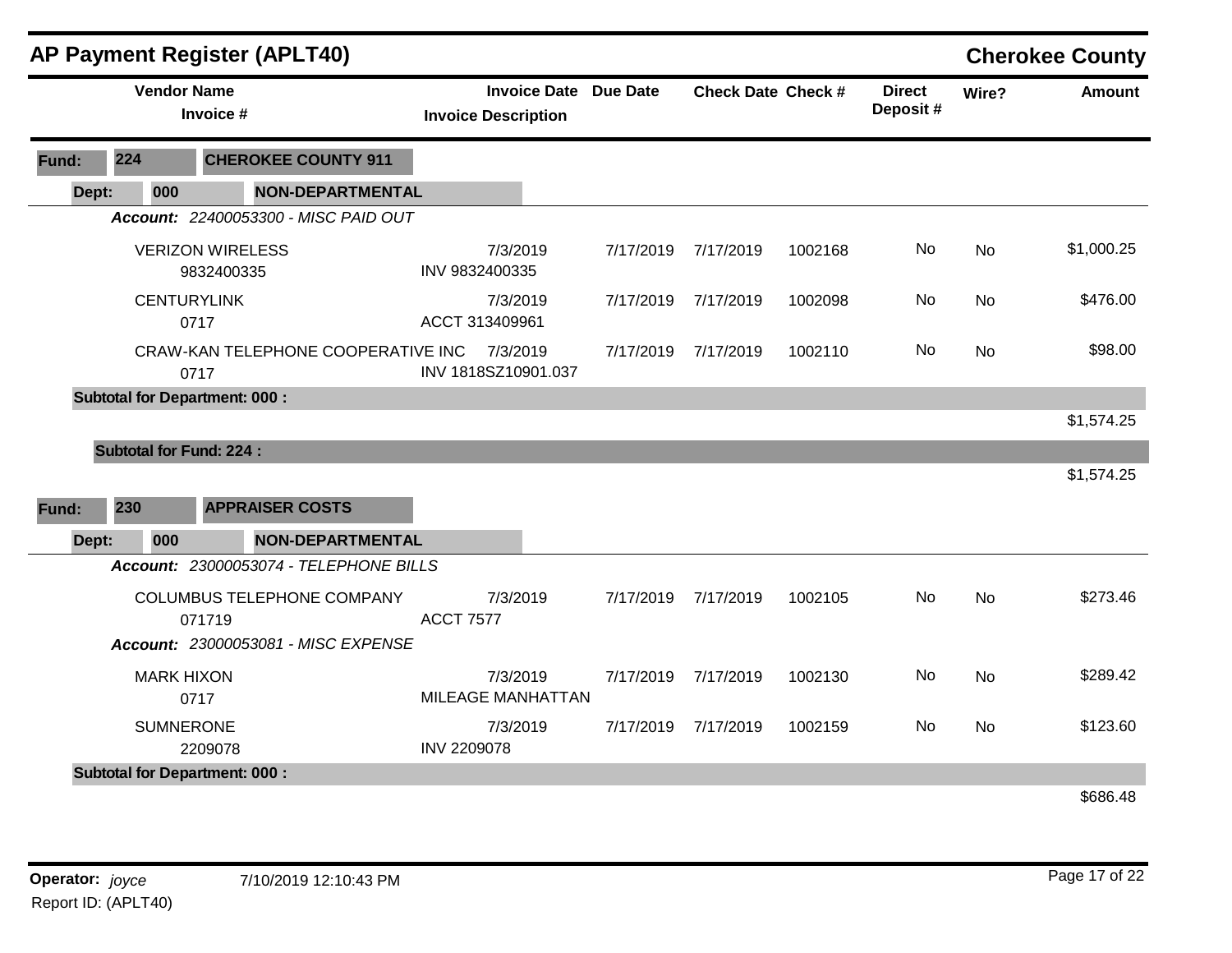|       |       |                      | <b>AP Payment Register (APLT40)</b>               |                                             |                              |                           |         |                           |           | <b>Cherokee County</b> |
|-------|-------|----------------------|---------------------------------------------------|---------------------------------------------|------------------------------|---------------------------|---------|---------------------------|-----------|------------------------|
|       |       | <b>Vendor Name</b>   | Invoice #                                         | <b>Invoice Description</b>                  | <b>Invoice Date Due Date</b> | <b>Check Date Check #</b> |         | <b>Direct</b><br>Deposit# | Wire?     | <b>Amount</b>          |
|       |       |                      | <b>Subtotal for Fund: 230:</b>                    |                                             |                              |                           |         |                           |           |                        |
|       |       |                      |                                                   |                                             |                              |                           |         |                           |           | \$686.48               |
| Fund: | 260   |                      | <b>EMPLOYEE BENEFITS</b>                          |                                             |                              |                           |         |                           |           |                        |
|       | Dept: | 000                  | <b>NON-DEPARTMENTAL</b>                           |                                             |                              |                           |         |                           |           |                        |
|       |       |                      | Account: 26000053203 - KPERS W/H                  |                                             |                              |                           |         |                           |           |                        |
|       |       | <b>TRAVIS FIELDS</b> | 0717                                              | 7/3/2019<br>REIMB, KPERS DEDUCTION IN ERROR | 7/17/2019 7/17/2019          |                           | 1002164 | No.                       | <b>No</b> | \$25.45                |
|       |       |                      | Account: 26000053215 - MERITAIN HEALTH            |                                             |                              |                           |         |                           |           |                        |
|       |       | 0717                 | ARTHUR R MALLORY JR                               | 7/3/2019<br>REIMB, INS DEDUCTION IN ERROR   | 7/17/2019 7/17/2019          |                           | 1002088 | No                        | <b>No</b> | \$161.47               |
|       |       |                      | <b>Subtotal for Department: 000:</b>              |                                             |                              |                           |         |                           |           |                        |
|       |       |                      |                                                   |                                             |                              |                           |         |                           |           | \$186.92               |
|       |       |                      | <b>Subtotal for Fund: 260:</b>                    |                                             |                              |                           |         |                           |           |                        |
|       |       |                      |                                                   |                                             |                              |                           |         |                           |           | \$186.92               |
| Fund: | 300   |                      | <b>SERVICE FOR ELDERLY</b>                        |                                             |                              |                           |         |                           |           |                        |
|       | Dept: | 000                  | <b>NON-DEPARTMENTAL</b>                           |                                             |                              |                           |         |                           |           |                        |
|       |       |                      | Account: 30000053072 - GAS, ELECTRIC, WATER       |                                             |                              |                           |         |                           |           |                        |
|       |       |                      | <b>CITY OF COLUMBUS</b><br>071719 EL              | 7/3/2019<br>ACCT 07-48820-01                | 7/17/2019                    | 7/17/2019                 | 1002101 | No                        | <b>No</b> | \$54.56                |
|       |       |                      | <b>KANSAS GAS SERVICE</b><br>071719 EL1           | 7/3/2019<br>ACCT 510074383117934645         | 7/17/2019                    | 7/17/2019                 | 1002123 | No                        | <b>No</b> | \$72.69                |
|       |       |                      | <b>EMPIRE DISTRICT ELECTRIC COMPANY</b><br>071719 | 7/3/2019<br>ACCT 124991-59-7                | 7/17/2019 7/17/2019          |                           | 1002112 | No                        | <b>No</b> | \$132.19               |
|       |       |                      | <b>KANSAS GAS SERVICE</b><br>071719 EL2           | 7/8/2019<br>ACCT 510724504 2014982 18       | 7/17/2019                    | 7/17/2019                 | 1002123 | No.                       | <b>No</b> | \$22.31                |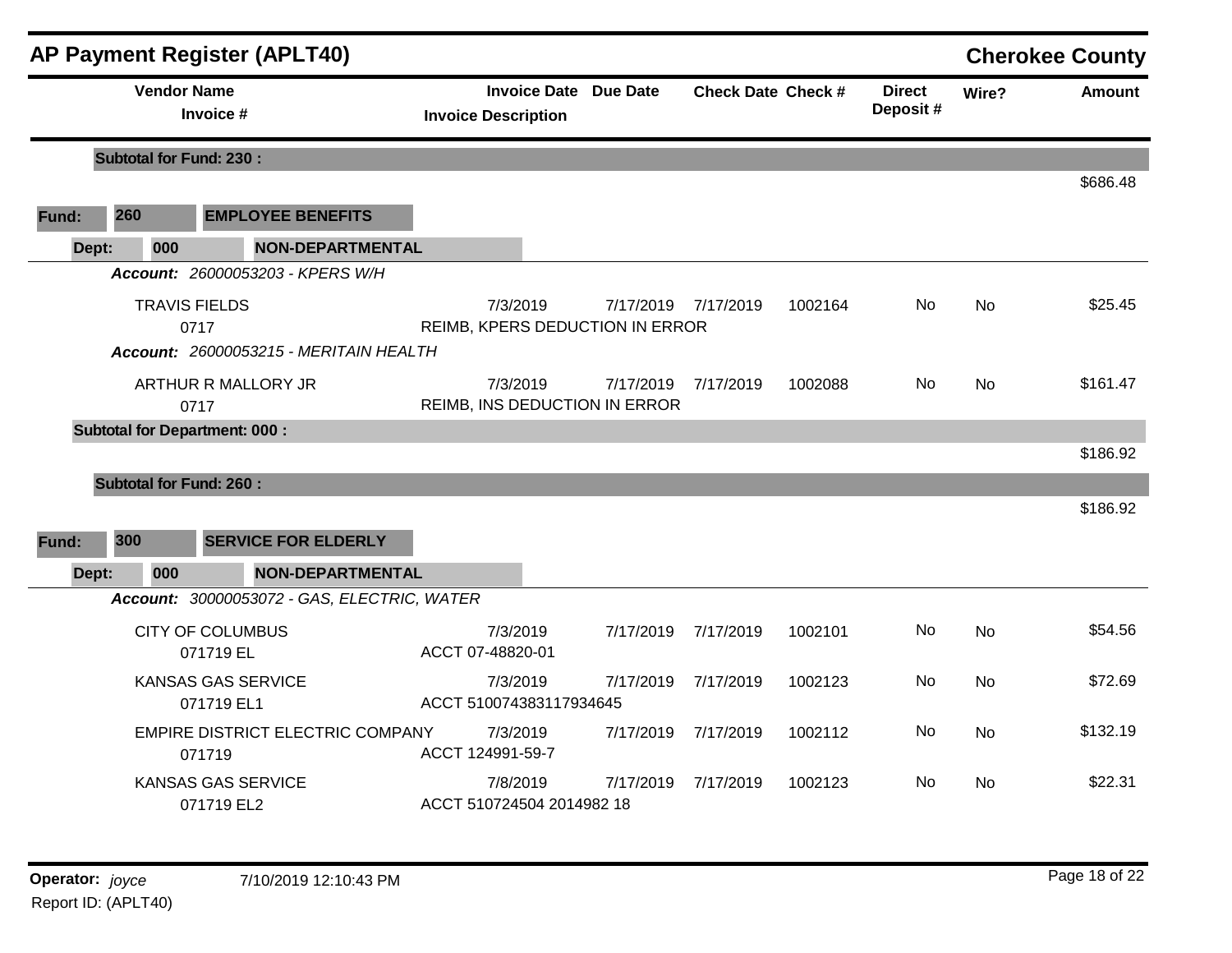|       |     |                    | <b>AP Payment Register (APLT40)</b>     |                                     |                              |                           |         |                           |           | <b>Cherokee County</b> |
|-------|-----|--------------------|-----------------------------------------|-------------------------------------|------------------------------|---------------------------|---------|---------------------------|-----------|------------------------|
|       |     | <b>Vendor Name</b> | Invoice #                               | <b>Invoice Description</b>          | <b>Invoice Date Due Date</b> | <b>Check Date Check #</b> |         | <b>Direct</b><br>Deposit# | Wire?     | <b>Amount</b>          |
|       |     |                    | <b>CITY OF GALENA</b><br>071719         | 7/8/2019<br>ACCT 10006000           | 7/17/2019                    | 7/17/2019                 | 1002102 | No                        | <b>No</b> | \$97.02                |
|       |     |                    | <b>KANSAS GAS SERVICE</b><br>071719 EL  | 7/3/2019<br>ACCT 512076592119135109 | 7/17/2019                    | 7/17/2019                 | 1002123 | No                        | <b>No</b> | \$139.02               |
|       |     |                    | <b>KANSAS GAS SERVICE</b><br>071719     | 7/3/2019<br>ACCT 510020083117538200 | 7/17/2019                    | 7/17/2019                 | 1002123 | No                        | <b>No</b> | \$55.08                |
|       |     |                    | Account: 30000053074 - TELEPHONE BILLS  |                                     |                              |                           |         |                           |           |                        |
|       |     | <b>CENTURYLINK</b> | 071719 EL                               | 7/3/2019<br>ACCT 320497874          | 7/17/2019                    | 7/17/2019                 | 1002097 | No.                       | <b>No</b> | \$2.62                 |
|       |     | <b>CENTURYLINK</b> | 071719                                  | 7/3/2019<br>ACCT 320494722          | 7/17/2019                    | 7/17/2019                 | 1002097 | No.                       | No        | \$6.25                 |
|       |     | <b>CENTURYLINK</b> | 071719                                  | 7/8/2019<br>ACCT 313571296          | 7/17/2019                    | 7/17/2019                 | 1002098 | No                        | No.       | \$160.77               |
|       |     | <b>CENTURYLINK</b> | 071719 EL                               | 7/8/2019<br>ACCT 313355170          | 7/17/2019                    | 7/17/2019                 | 1002098 | No                        | <b>No</b> | \$80.75                |
|       |     |                    | <b>Subtotal for Department: 000:</b>    |                                     |                              |                           |         |                           |           |                        |
|       |     |                    |                                         |                                     |                              |                           |         |                           |           | \$823.26               |
|       |     |                    | <b>Subtotal for Fund: 300:</b>          |                                     |                              |                           |         |                           |           |                        |
|       |     |                    |                                         |                                     |                              |                           |         |                           |           | \$823.26               |
| Fund: | 304 |                    | <b>SPIDER PROGRAM</b>                   |                                     |                              |                           |         |                           |           |                        |
| Dept: |     | 000                | <b>NON-DEPARTMENTAL</b>                 |                                     |                              |                           |         |                           |           |                        |
|       |     |                    | Account: 30400053300 - MISC PAID OUT    |                                     |                              |                           |         |                           |           |                        |
|       |     |                    | BROOKS-JEFFREY MARKETING, INC<br>187900 | 7/3/2019<br><b>INV 187900</b>       | 7/17/2019                    | 7/17/2019                 | 1002093 | No.                       | <b>No</b> | \$300.00               |
|       |     |                    | <b>Subtotal for Department: 000:</b>    |                                     |                              |                           |         |                           |           |                        |
|       |     |                    |                                         |                                     |                              |                           |         |                           |           | \$300.00               |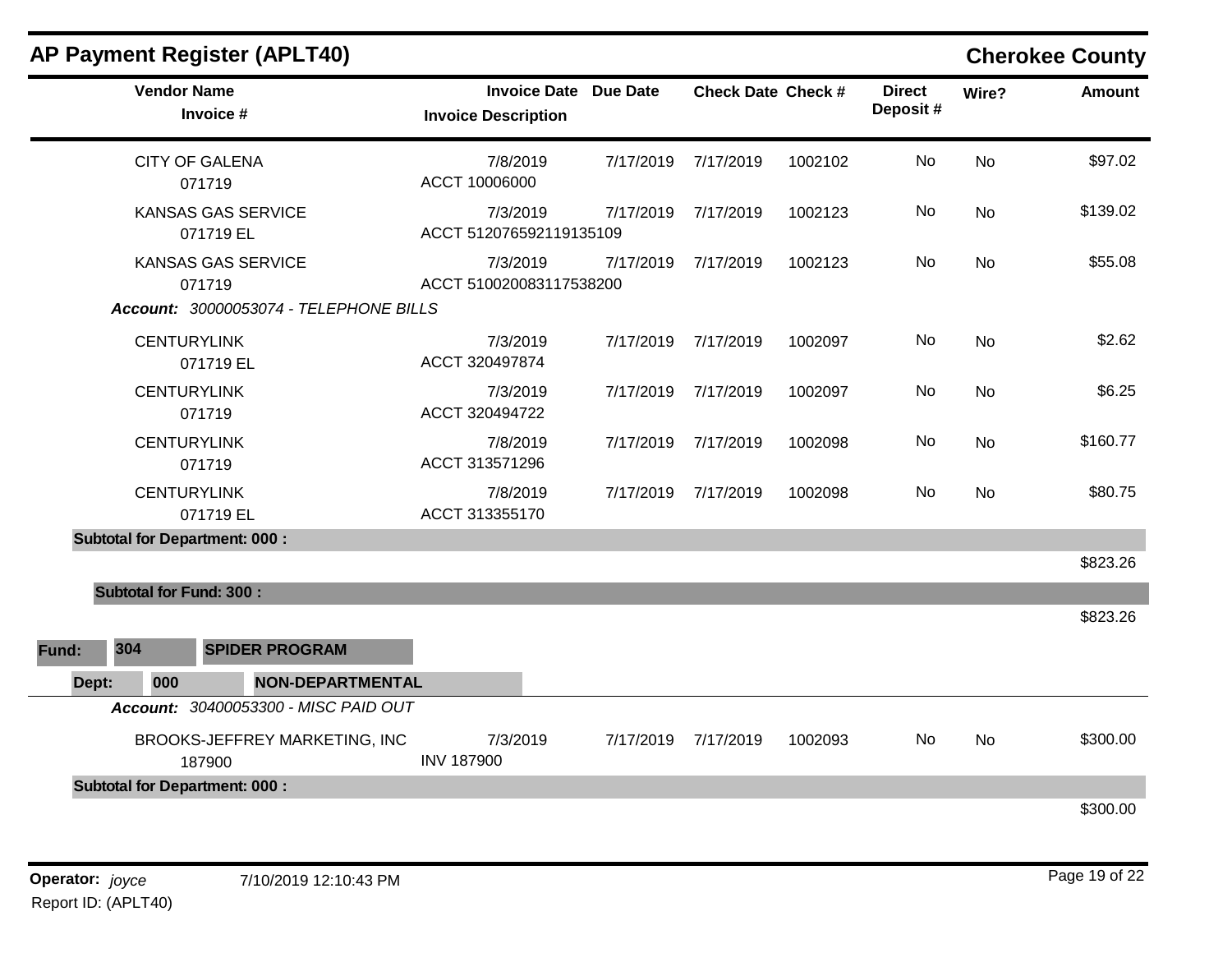|       |                                | <b>AP Payment Register (APLT40)</b>                            |                                                            |           |                           |         |                           |           | <b>Cherokee County</b> |
|-------|--------------------------------|----------------------------------------------------------------|------------------------------------------------------------|-----------|---------------------------|---------|---------------------------|-----------|------------------------|
|       | <b>Vendor Name</b>             | Invoice #                                                      | <b>Invoice Date Due Date</b><br><b>Invoice Description</b> |           | <b>Check Date Check #</b> |         | <b>Direct</b><br>Deposit# | Wire?     | Amount                 |
|       | <b>Subtotal for Fund: 304:</b> |                                                                |                                                            |           |                           |         |                           |           | \$300.00               |
| Fund: | 330                            | <b>SEWER DISTRICT#1 OPER</b>                                   |                                                            |           |                           |         |                           |           |                        |
| Dept: | 000                            | <b>NON-DEPARTMENTAL</b>                                        |                                                            |           |                           |         |                           |           |                        |
|       |                                | Account: 33000053072 - GAS, ELECTRIC, WATER                    |                                                            |           |                           |         |                           |           |                        |
|       |                                | <b>EMPIRE DISTRICT ELECTRIC COMPANY</b><br>866807-56-3 SEWER   | 6/28/2019<br>INV #866807-56-3                              | 7/17/2019 | 7/17/2019                 | 1002112 | No                        | <b>No</b> | \$8.44                 |
|       |                                | <b>EMPIRE DISTRICT ELECTRIC COMPANY</b><br>059522-21-9 SEWER 1 | 6/26/2019<br>ACCT # 059522-21-9                            |           | 7/17/2019 7/17/2019       | 1002112 | No.                       | <b>No</b> | \$114.91               |
|       |                                | <b>EMPIRE DISTRICT ELECTRIC COMPANY</b><br>369339-68-4 SEWER 2 | 6/27/2019<br>ACCT #369339-68-4                             | 7/17/2019 | 7/17/2019                 | 1002112 | No                        | <b>No</b> | \$59.12                |
|       |                                | EMPIRE DISTRICT ELECTRIC COMPANY<br>547731-85-1 SEWER 2        | 6/26/2019<br>ACCOUNT # 547731-85-1                         | 7/17/2019 | 7/17/2019                 | 1002112 | No.                       | No        | \$1,468.01             |
|       |                                | <b>EMPIRE DISTRICT ELECTRIC COMPANY</b><br>535793-78-0 SEWER 1 | 6/26/2019<br>ACCT# 535793-78-0                             |           | 7/17/2019 7/17/2019       | 1002112 | No                        | <b>No</b> | \$34.88                |
|       |                                | Account: 33000053074 - TELEPHONE BILLS                         |                                                            |           |                           |         |                           |           |                        |
|       |                                | <b>CENTURYLINK</b><br>438097159 SEWER 1                        | 6/23/2019<br>ACCT#438097159                                | 7/17/2019 | 7/17/2019                 | 1002098 | No                        | <b>No</b> | \$285.54               |
|       |                                | Account: 33000053089 - OTHER CONTRACTUAL                       |                                                            |           |                           |         |                           |           |                        |
|       |                                | <b>B&amp;L WATERWORKS SUPPLY INC</b><br>120583 SEWER           | 7/1/2019<br>INV #120583                                    | 7/17/2019 | 7/17/2019                 | 1002090 | No                        | No        | \$423.02               |
|       |                                | <b>SJE RHOMBUS</b><br>CD99338295 SEWER                         | 7/2/2019<br>INV # CD99338295                               |           | 7/17/2019 7/17/2019       | 1002155 | No                        | <b>No</b> | \$120.00               |
|       |                                | THE UNIVERSITY OF KANSAS<br><b>SEWER BIDDLE</b>                | 7/8/2019<br><b>EXAMINATION</b>                             |           | 7/17/2019 7/17/2019       | 1002163 | No.                       | No        | \$145.00               |
|       |                                | <b>Subtotal for Department: 000:</b>                           |                                                            |           |                           |         |                           |           |                        |
|       |                                |                                                                |                                                            |           |                           |         |                           |           | \$2,658.92             |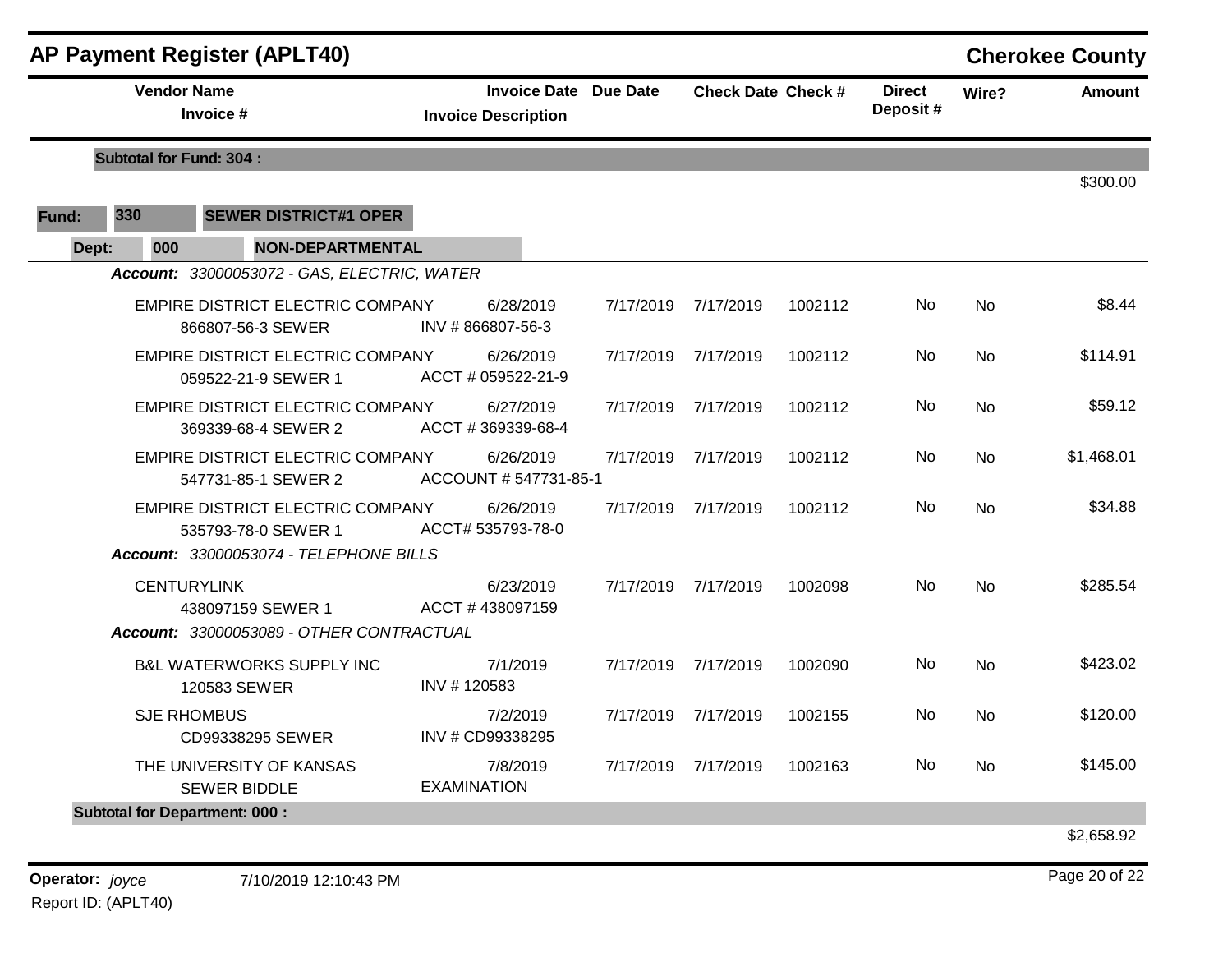|       |                                      |                                 | <b>AP Payment Register (APLT40)</b>  |                            |                              |                           |         |                                   |           | <b>Cherokee County</b> |
|-------|--------------------------------------|---------------------------------|--------------------------------------|----------------------------|------------------------------|---------------------------|---------|-----------------------------------|-----------|------------------------|
|       |                                      | <b>Vendor Name</b><br>Invoice # |                                      | <b>Invoice Description</b> | <b>Invoice Date Due Date</b> | <b>Check Date Check #</b> |         | <b>Direct</b><br>Deposit#         | Wire?     | Amount                 |
|       | <b>Subtotal for Fund: 330:</b>       |                                 |                                      |                            |                              |                           |         |                                   |           |                        |
|       |                                      |                                 |                                      |                            |                              |                           |         |                                   |           | \$2,658.92             |
| Fund: | 490                                  |                                 | <b>SPECIAL LAW ENFORCEM</b>          |                            |                              |                           |         |                                   |           |                        |
| Dept: | 000                                  |                                 | <b>NON-DEPARTMENTAL</b>              |                            |                              |                           |         |                                   |           |                        |
|       |                                      |                                 | Account: 49000053300 - MISC PAID OUT |                            |                              |                           |         |                                   |           |                        |
|       | 4IMPRINT                             |                                 |                                      | 7/3/2019                   | 7/17/2019                    | 7/17/2019                 | 1002083 | No                                | <b>No</b> | \$1,862.51             |
|       |                                      | 18172005                        |                                      | INV 18172005               |                              |                           |         |                                   |           |                        |
|       | <b>Subtotal for Department: 000:</b> |                                 |                                      |                            |                              |                           |         |                                   |           |                        |
|       |                                      |                                 |                                      |                            |                              |                           |         |                                   |           | \$1,862.51             |
|       | <b>Subtotal for Fund: 490:</b>       |                                 |                                      |                            |                              |                           |         |                                   |           |                        |
|       |                                      |                                 |                                      |                            |                              |                           |         |                                   |           | \$1,862.51             |
|       |                                      |                                 |                                      |                            |                              |                           |         | Total for Bank 1 Account 1120298: |           | \$167,371.54           |
|       |                                      |                                 |                                      |                            |                              |                           |         | ***** Total Invoices Paid:        |           | \$167,371.54           |